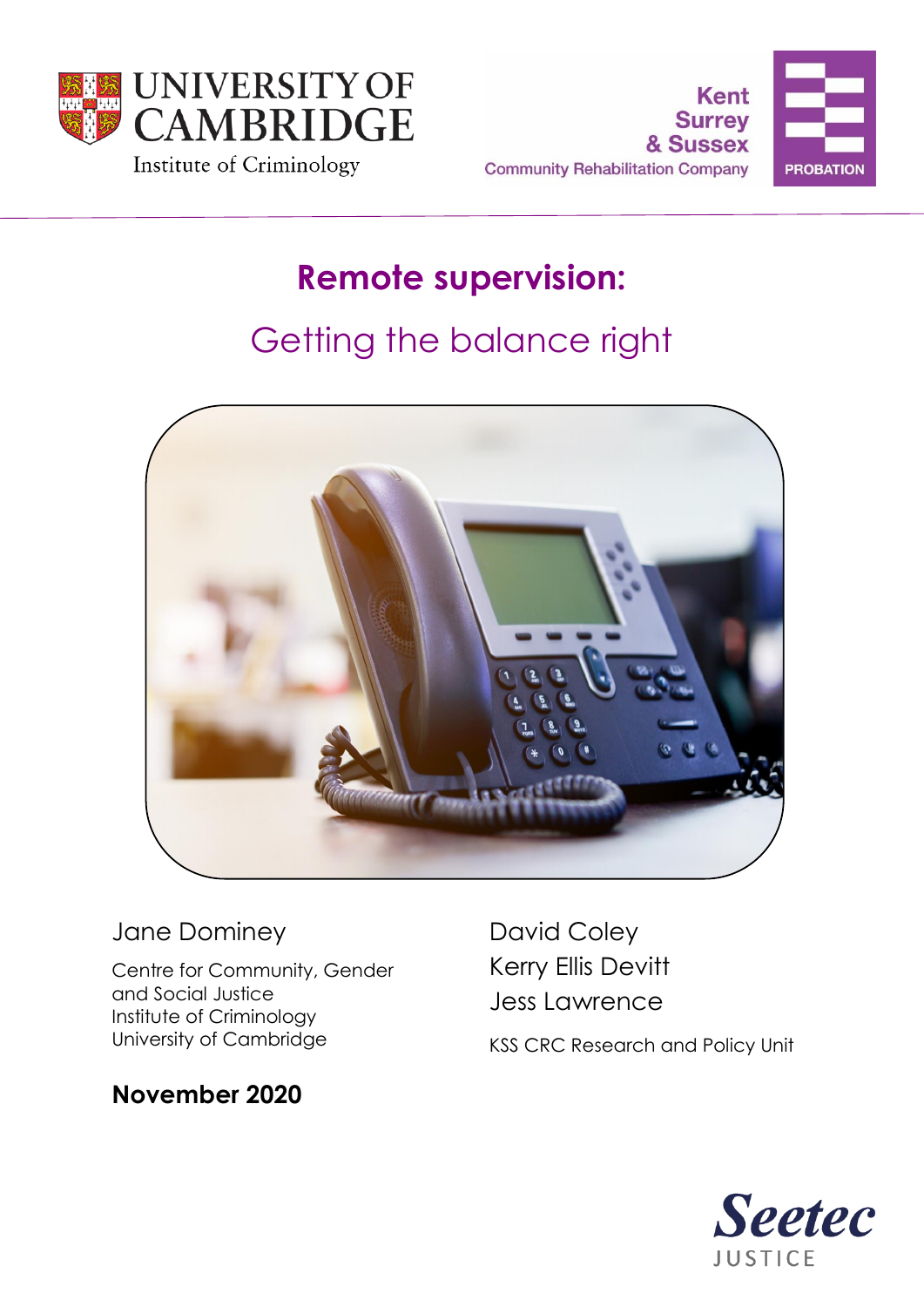## **Table of Contents**

#### **1.0 Executive Summary**

- 1.1 Background
- 1.2 The current research
- 1.3 Methodology
- 1.4 Findings
- 1.5 Take home points

#### **2.0 Introduction and Study Objectives**

#### **3.0 Background**

- 3.1 Emerging themes
- 3.2 Learning for the future

#### **4.0 Methodology**

- 4.1 Recruitment and sample
- 4.2 Analysis
- 4.3 Ethics

#### **5.0 Findings**

- 5.1 Description of practice
- 5.2 Cases are not the same
- 5.3 Getting the full picture
- 5.4 The professional relationship
- 5.5 Working with involuntary clients
- 5.6 Inter-agency work

#### **6.0 Discussion and Talking Points**

- 6.1 Supervision cannot rely on telephone contact alone
- 6.2 There is a place for the use of telephone calls in probation work
- 6.3 The importance of professional discretion
- 6.4 Thinking about video calls
- 6.5 Developing the use of internet resources for supervision
- 6.6 Flexible working for practitioners becomes easier with greater use of remote supervision
- 6.7 Next Steps

#### **7.0 References**

**Appendix 1: Survey Questions Appendix 2: Interview Schedule Appendix 3: Glossary** 



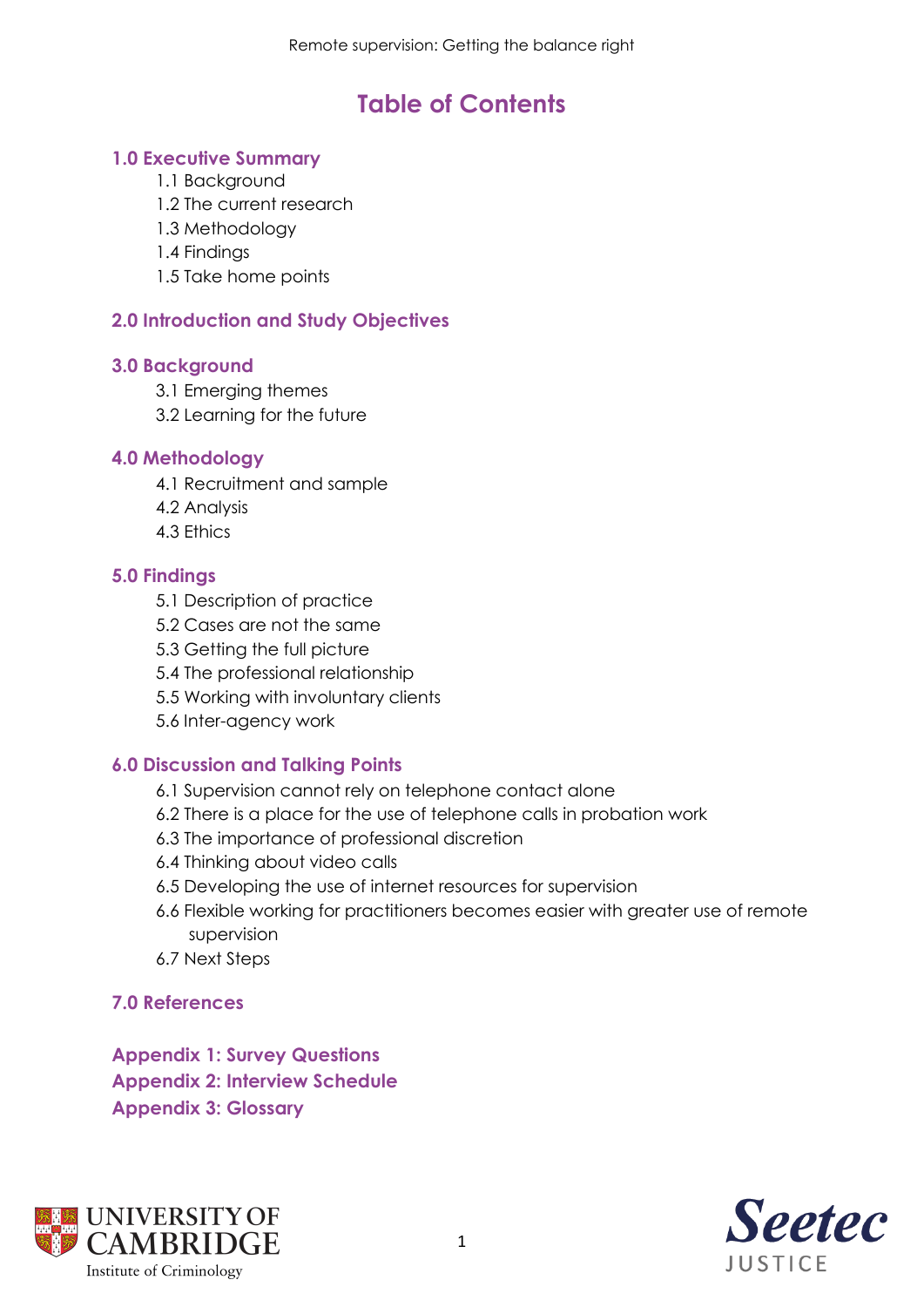## **1.0 Executive Summary**

### **1.1 Background**

The sudden onset of Covid-19 has engendered significant policy and practice implications when it comes to delivering probation and allied criminal justice services, with new 'roadmaps' and emergency delivery models being drawn-up in haste (HMPPS 2020; PBNI, 2020a). Though there have been some early reflections (from academics, commentators and third sector agencies), and even a national review of Exceptional Delivery Model arrangements in probation services, (HMIP 2020), the field has, as yet, been largely unexplored. The current study, therefore, has been conducted to look very directly at this matter, drawing on the remote operational delivery practices amongst case management staff working in three Community Rehabilitation Company divisions, run by Seetec.

### **1.2 The current research**

This report sets out the findings of a research project examining probation supervision practice in response to the Covid-19 pandemic. It explores case managers' views of the benefits and limitations of different methods of remote communication, and the suitability for their continued usage in the post-pandemic future. The research sought to answer two key questions:

- 1. What practice methods, skills and technologies are currently being used by case managers?
- 2. What current practice measures do case managers experience as valuable, with the potential to be retained and developed in the future?

## **1.3 Methodology**

The research comprised a mixed methods design, involving an online-survey with 79 case management staff, and 12 semi-structured interviews with survey participants interested in further participation. Interviews were conducted by telephone and video-conference between August and September 2020. Survey data was collected from July to September 2020. The qualitative data was analysed thematically. The quantitative data was explored using Excel.

## **1.4 Findings**

#### **Description of practice**

The pandemic has had a profound effect on practice, and has required probation staff to make a rapid shift to remote forms of supervision. When it comes to methods used, most common was the telephone call. Telephone calls enabled a wide range of supervision tasks to take place, with practitioners deeming them more suitable for routine reporting and unscheduled welfare checks, and least suitable for induction appointments. Text messages and emails were also common (the former, for quick and direct communication, the latter for passing on key health/employment documents) but had their problems in the form of data security breaches and the risk that information might be read by someone other than the intended recipient.



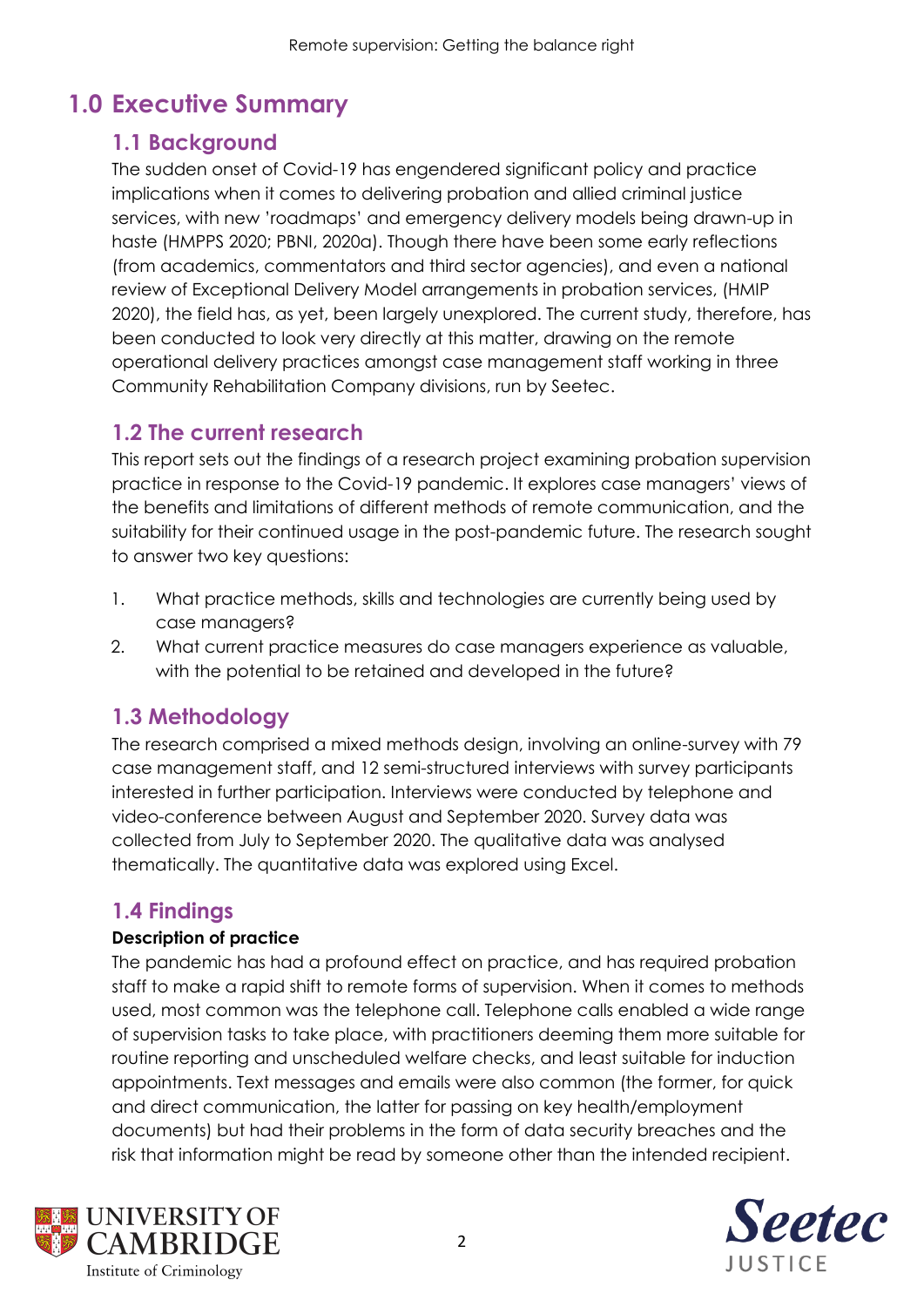Video-calls were the least common method, and were used principally for meetings with other professionals.

#### **The suitability of remote (telephone) supervision**

Though telephone supervision formed the larger part of remote supervision, its suitability was debated. It offered considerable flexibility to service users (e.g. for those with childcare responsibilities, work commitments, or physical health problems), but was not always felt to be inclusive (e.g. for those who had English as a second language, or who had hearing difficulties). When working with service users with drug and alcohol problems, who were homeless, or who were experiencing mental health issues, practitioners saw challenges as they were unable to do visual checks for safety and wellbeing. It caused problems when it came to assessing risk and, significantly, telephone supervision almost always felt unsuitable for cases involving child protection and domestic violence.

Importantly, telephone supervision denied the engagement of other vital senses. Sight was significant; supervisors who could not see service users worried about missing vital information, but viewed video-calling as potentially a poor substitute for face-to-face work, due to there still being a virtual wall. But practitioners also valued their sense of smell as a means of gathering crucial information about the well-being of service users and talked about the importance of tone of voice in difficult telephone calls.

Finally, though the flexibility of remote (telephone) supervision increased compliance, its less formal nature was said to risk complacency. Coming into the office signalled active compliance in a way that simply answering the phone did not.

#### **The professional relationship**

Remote supervision also posed a challenge to building and sustaining professional relationships with service users. Indeed, familiar processes of listening, being friendly, and being clear about the purposes, expectations and options of supervision brought emotional labour, an intrinsic aspect of probation work, into sharper focus. Some practitioners, not used to using a phone for work, found themselves accessible to service users in unfamiliar ways. Experiences of telephone supervision also overlapped with experiences of working from home. This added to the complexity of setting appropriate boundaries for professional relationships – it was not always possible to separate work time from home time.

#### **Inter-agency work**

Finally, though already common to frontline practice, the pandemic increased the use of video/telephone conferencing for inter-agency work. Some staff were positive about this, citing time saved by not attending in person, however others saw the challenges of supporting someone, especially a vulnerable someone, in a difficult virtual meeting.



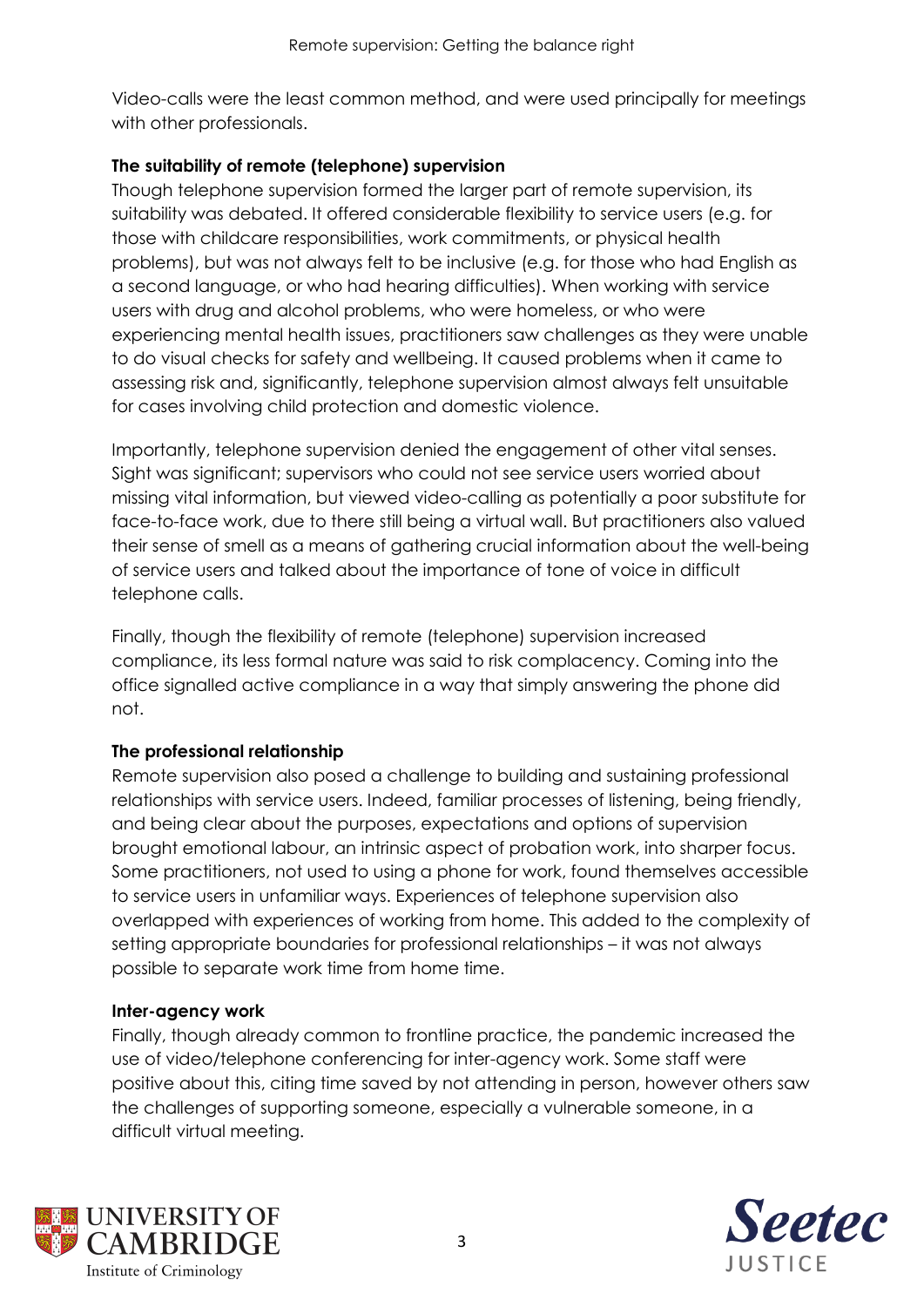## **1.5 Take home points**

**1. Supervision cannot rely on telephone contact alone** – Deprived of the opportunity to see, hear (and sometimes smell) properly, supervisors were not getting the full picture of service users and reciprocally, service users were not getting a full picture of them. Telephone supervision constrained practitioners' ability to gather the information needed to make accurate risk assessments, and was not always sufficiently formal given the statutory nature of probation supervision. Remote supervision was also a difficult experience for vulnerable service users and those with complex needs.

**2. However, there is a place for telephone supervision** – telephone supervision can work well in cases where staff and service user know each other well, where the service user's circumstances are stable and where risk is assessed as low. It also benefits in terms of the expense and inconvenience of travelling to probation offices. In some cases, telephone supervision enables conversations and reflections that are more comfortable, genuine and purposeful than those that take place in the office.

**3. The importance of professional discretion** – practitioners would like to continue with elements of remote supervision and would welcome an increase in professional discretion in this area. New guidance is needed to take account of these changes in working practices and professional boundaries, for example around use of work equipment, sharing of email addresses, security of data and recording of decisions about modes of contact. Increasing the scope for the use of professional discretion in this way also brings new support and training needs for staff.

**4. Thinking about video calls** – The study supports the continued use of video calls for inter-agency meetings. Though staff had no experience of video supervision, many saw the value of it through offering the prospect of seeing (as well as hearing) service users and their immediate surroundings. A trial of video calling would enable practitioners to explore the benefits and limitations of this technology, assess its usefulness and contribute to developing the necessary protocols and practice guidance.

**5. Developing the use of internet resources for supervision** – The study also points to the possibility of broadening structured supervision by drawing on online resources. Ability to use these resources was sometimes hampered by lack of smartphones (for practitioners), Wi-Fi issues in offices, security settings on work devices, and access issues for service users, but there was significant interest. Staff asked for more information about appropriate good-quality online resources, expressing enthusiasm for a resource library that could be used as part of individual supervision.

**6. Flexible working with greater use of remote supervision** – 'Working at home' and 'remote supervision' are two different things which, in the context of the pandemic, overlap. Some of the objections to telephone supervision seemed really to be objections to working at home, for example the sense of intrusion into the



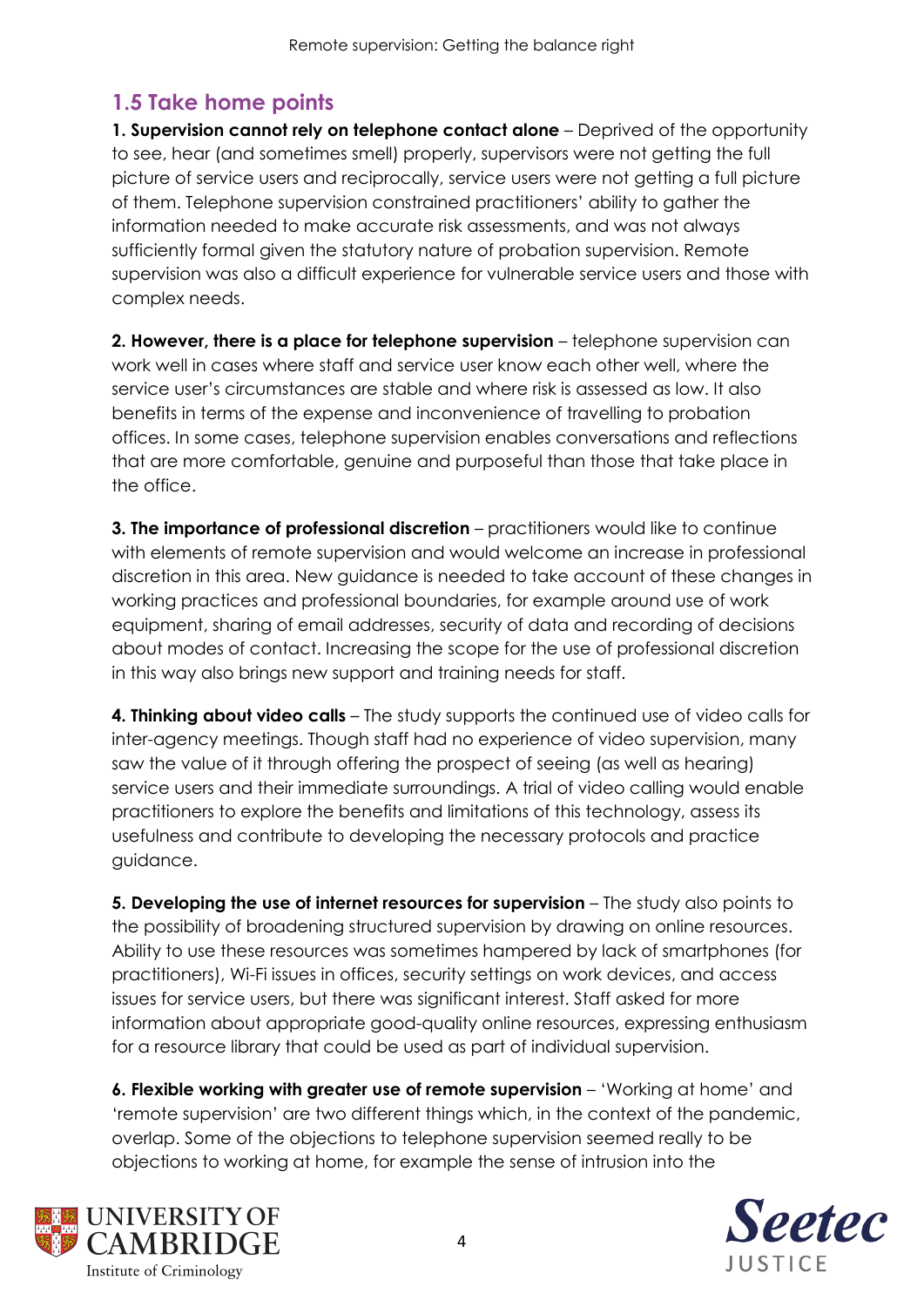practitioner's home, with staff calling for remote working from the office. After the pandemic, it was hoped that the benefits of working from home might be maintained (including travelling less, staying late in the office less frequently, and managing their family responsibilities more easily), alongside the flexibility, when in the office, to have the option to use remote means of communication.



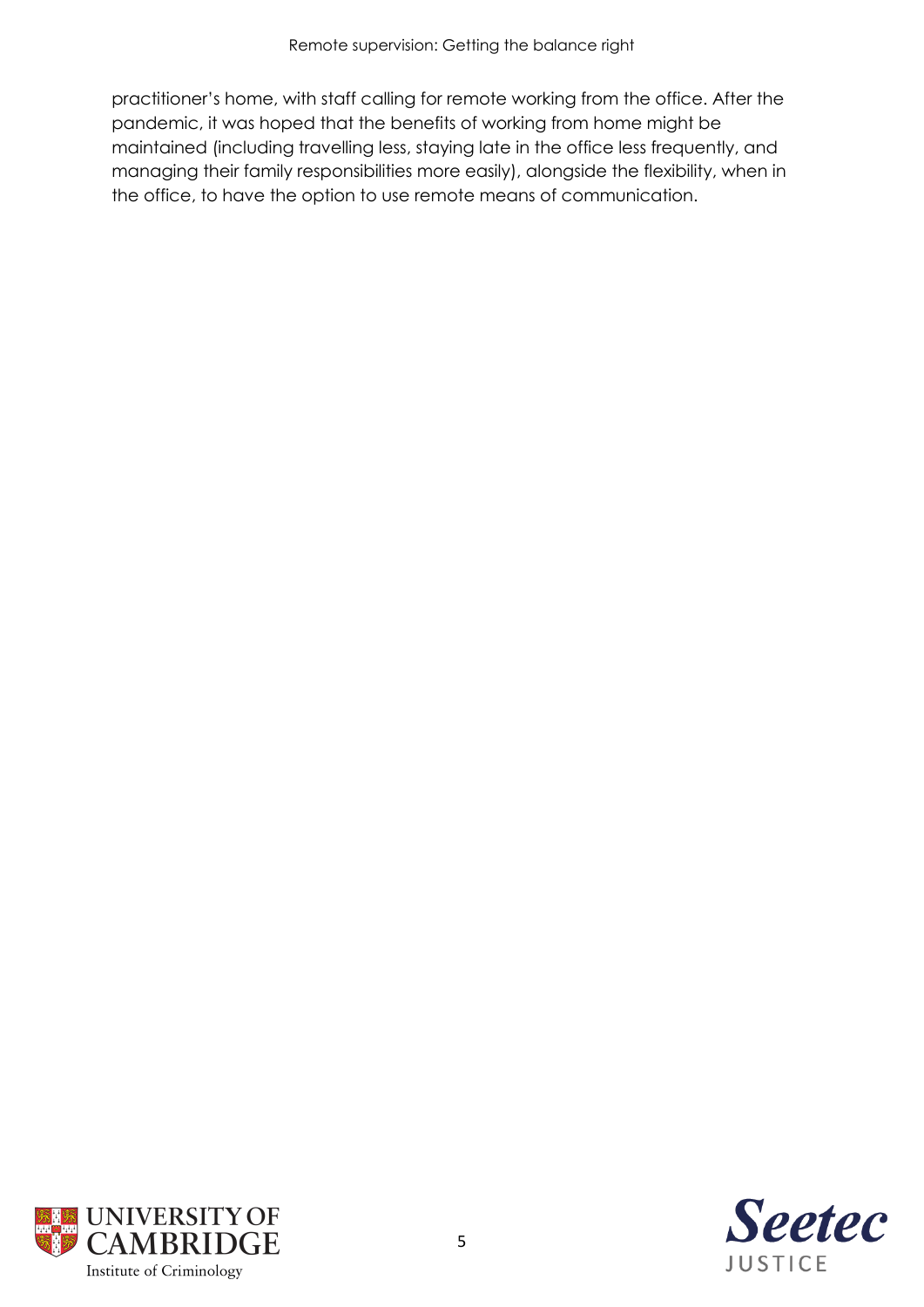## **2.0 Introduction and Study Objectives**

This report sets out the findings of a research project examining ways that the practice of probation supervision has changed in response to the Covid-19 pandemic. In particular, the study explores the use of the telephone and other remote methods of communication. It looks at the limitations of these approaches but also their potential benefits and suitability for use in the post-pandemic future. The research focused on the interactions between staff and service users. The study is not an evaluation of the Emergency Delivery Model implemented in response to the pandemic, nor does it explicitly investigate the impact on staff of working at home or issues such as the support and supervision available to practitioners.

The research was undertaken in partnership between the KSS CRC Research and Policy Unit and the Centre for Community, Gender and Social Justice, Institute of Criminology, University of Cambridge.

The agreed aims and objectives of the research were:

- To examine case management practice in the current pandemic.
- To examine advantageous aspects of current case management practice that may be retained in the future.
- To seek the current views and experiences of case managers in relation to their front-line practice across three CRC divisions: Kent, Surrey & Sussex; Dorset, Devon & Cornwall; and Bristol, Gloucestershire, Somerset & Wiltshire<sup>1</sup>.

The research sought to answer these questions:

- What practice methods, skills and technologies are currently being used by case managers?
- What current practice measures do case managers experience as valuable, with the potential to be retained and developed in the future?

The researchers would like to thank everyone in the three CRC divisions who made this study possible. We are appreciative of the support provided to ensure the success of the fieldwork and are particularly grateful to staff for completing the survey and participating in interviews.

The report begins by describing the background to the practice changes brought about by the pandemic and then outlines the study's methodological approach. The research findings are set out in Section 5, with Section 6 providing discussion and talking points arising from these findings. The report concludes with Appendices containing the data gathering tools and a glossary of abbreviations.

<sup>&</sup>lt;u>.</u> <sup>1</sup> Seetec has been delivering probation services in KSS CRC since Transforming Rehabilitation in 2015. In 2019 Seetec was also appointed to deliver probation services in DDC, BGSW and Wales CRC regions following the collapse of the previous provider.



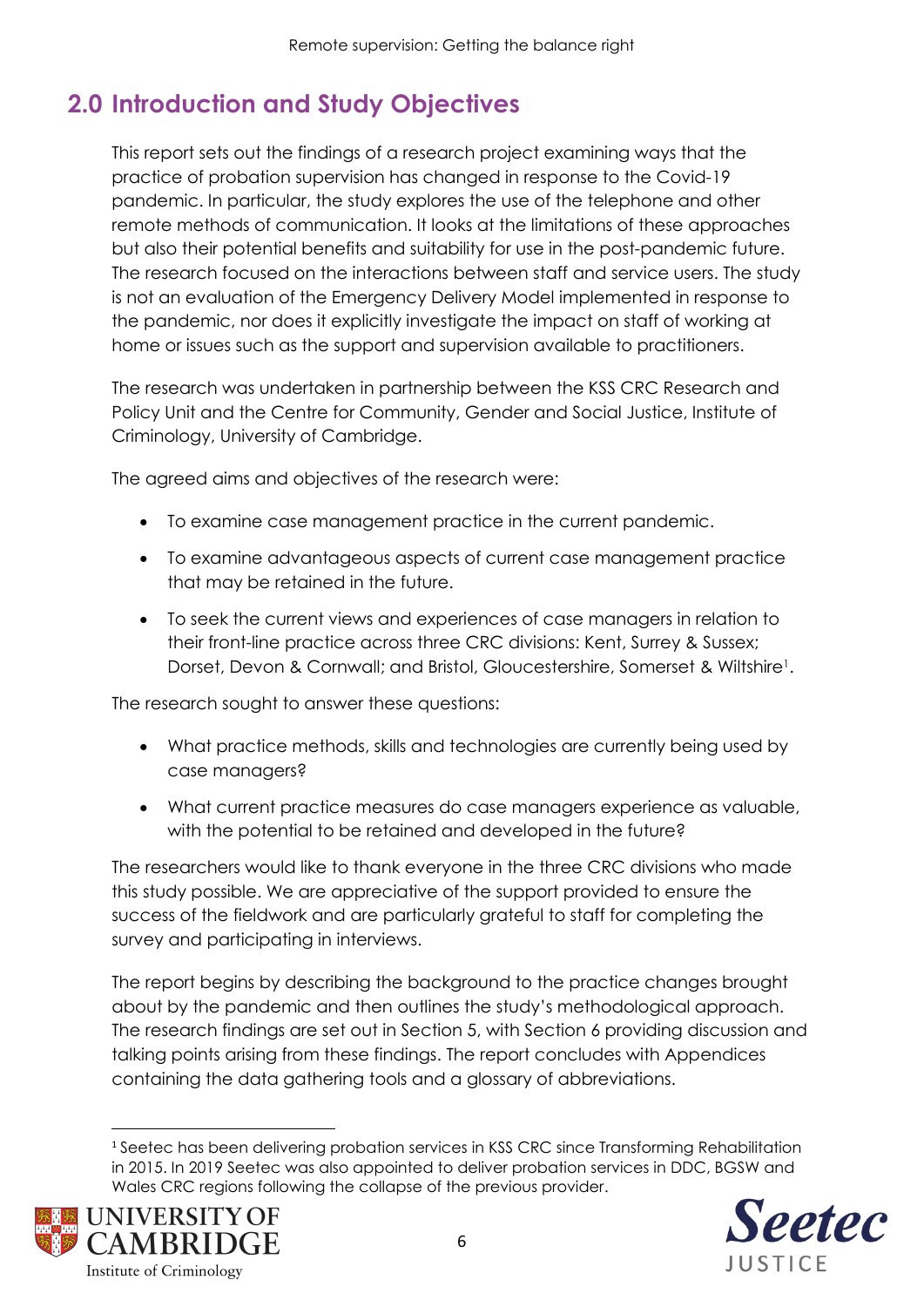## **3.0 Background**

The sudden onset of Covid-19 in early 2020 forced the UK government to adapt its policy and practice approaches to delivering probation and allied criminal justice services, with new 'roadmaps' and Emergency Delivery Models being drawn-up in haste (HMPPS 2020; PBNI, 2020a). Governments and relevant authorities in Europe and around the world have adopted similar measures (CJI, 2020; CEP, 2020a). These rapid changes added, in England, to an existing sense of turmoil as they occurred in the midst of wholesale structural changes within probation provision, combining with wider contextual concerns over existing staff shortages, high workloads and low staff morale (House of Commons, 2020).

There is, as yet, little published research exploring the impact of Covid-19 on probation practice. Academics, commentators and interested third sector agencies have considered the emerging provision, producing blog posts, contributing to websites and writing reports. HMIP has reviewed the Exceptional Delivery Model arrangements in probation services, publishing findings (HMIP, 2020) after the fieldwork for this project was complete. This study draws on this mix of early reflections, ideas and evidence.

Many of the key issues and concerns pre-date Covid-19. For example, the exploration and discussion of the quality of interaction within supervisory relationships has been evident for many years (Burnett and McNeill, 2005; Shapland et al, 2012), associated as it is with encouraging motivation and compliance within service users (Ugwudike, 2010). Supervisory relationships are built with involuntary clients (Trotter, 2015); service users are required to maintain contact with their supervisors.

While many issues may be historical, the pandemic does appear to have brought the word 'exacerbated' to the forefront of commentators' minds as the intensity of structural and individual practitioner difficulties grows (CJI, 2020). Additionally, thought has been given to possible new patterns of offending and the implications for practitioners (Ellis Devitt, 2020a). These aggravated issues can be clustered into emerging themes within the limited contemporary literature.

## **3.1 Emerging themes**

All current literature makes reference to the challenges and opportunities found within the sudden onset of predominantly remote forms of supervision, with this practice involving primarily mobile phones and video use (Phillips, 2020; McNeill, 2020; McGreevy 2020; Vollback, 2020, Audick, 2020; User Voice, 2020). For some commentators the supervision process has become focussed largely on offering practical support to service users, through examples such as providing assistance with food deliveries or accessing medication (McGreevy, 2020; McNeill, 2020). Frontline probation staff continue to see higher risk service users in person to some extent and in some fashion (McGreevy, 2020), with 'drive-by' supervision occurring in some instances as probation staff make doorstep visits by car (McNeill, 2020; HMIP, 2020). Groupwork interventions, including Unpaid Work programmes, have virtually



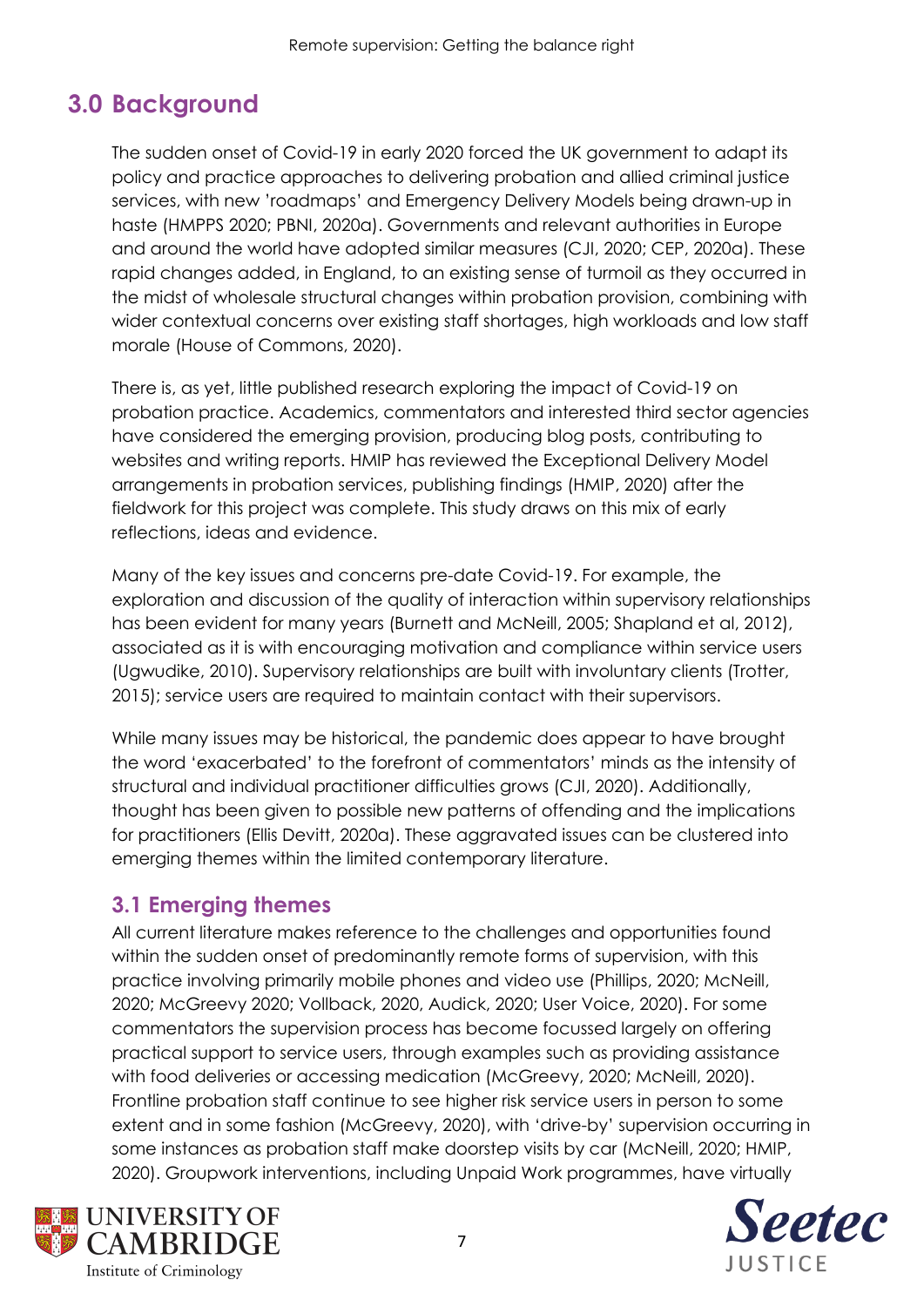ceased, with the communication of this to service users appearing to be lacking in many instances (User Voice, 2020).

Although phone contact with service users may have increased in terms of its frequency, there are questions about the resulting quality of the interaction. Phillips (2020) suggests it is less beneficial in relation to building rapport between supervisor and service user, with McNeill (2020) indicating that phone supervision can be experienced as too mechanistic in nature and thus less satisfactory for all. In addition, the use of telephone supervision (and specifically the routine use of telephone supervision) has been a controversial aspect of the operating model of some CRCs, criticised by, among others, HMIP as ineffective (HMIP, 2019).

The overriding concerns for practitioners in the pandemic, as reflected through the literature, are those of a significant increase in mental health difficulties that service users encounter (Musimbe-Rix, 2020a; User Voice, 2020), often allied to substance misuse difficulties (PBNI, 2020b). Sirdifield and Brooker (2020) powerfully articulate the issues surrounding mental health difficulties brought about by social distancing and isolation measures, aligned to complex social needs and limited medical provision. These concerns are matched by that of an increase in incidents of domestic abuse (Musimbe-Rix, 2020b). Some narratives speak powerfully about the requirements of victims and adapting practice to meet their needs (CEP, 2020b).

The literature relating to remote supervision sits adjacent to that making reference to home working for staff with this again presenting as challenging for some, but welcomed by others (PBNI, 2020c; HMIP, 2020). Issues of confidentiality and invasion of privacy are articulated by McNeill (2020), who notes the potential blurring of professional and personal boundaries. He further notes the pressures this can place upon those with child care responsibilities within a predominantly female workforce. Phillips (2020) reminds us that some two thousand probation staff have been absent from work during the pandemic, placing additional pressures upon the system. He further comments on the emotional demands placed upon supervising officers and how lessons may be learnt from giving consideration to working practices involving emotional labour (Hochschild, 1983) and collective coping measures (Marek, 2003).

## **3.2 Learning for the future**

Much of the literature concludes with comments on developmental learning that can be adopted from recent professional practice within the pandemic. For some commentators, advancements have been made in the use of communication technology, including the development of new applications for mobile phones. Channels of communication between staff and senior management have improved for some and this needs to be sustained (McGreevy, 2020). For others, the practical support measures offered to service users in the pandemic need to continue, with the caveat that increased surveillance of individuals is not the most beneficial way forward and risks the legitimacy of supervision (McNeill, 2020). For lower risk cases the increase in remote supervision could be developed further (Vollback, 2020), and for



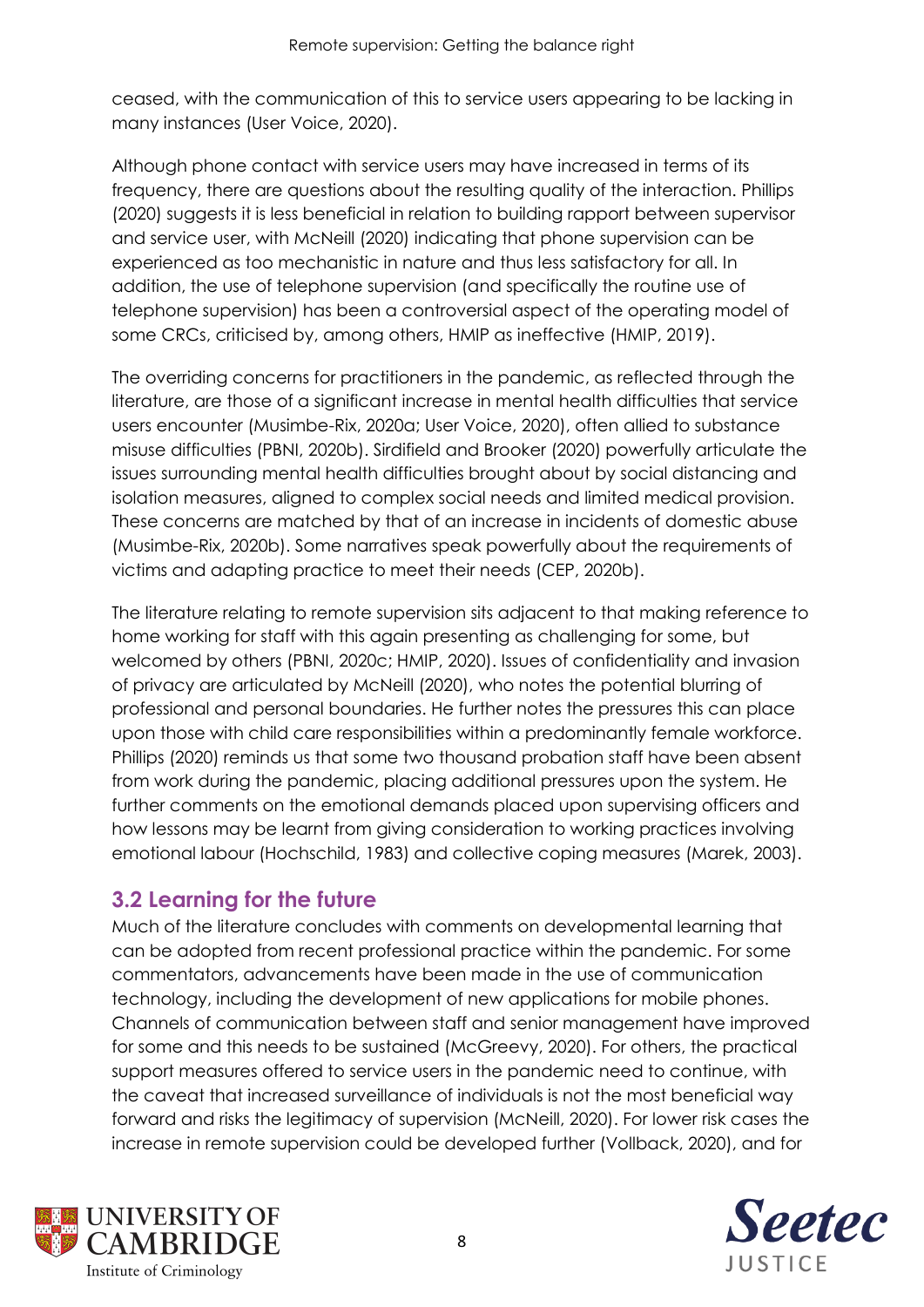some service users, communication is actually enhanced via engagement by phone (Audick, 2020).

Ideas relating to court diversion programmes, specialist caseloads, and improved support services within probation provision have been recently put forward (Sirdifield and Brooker, 2020), albeit it can be argued that many of the issues and proposed solutions are not new and further resources are required. Service user groups would certainly echo the view that an improvement in service provision is sorely needed (User Voice, 2020). The extent to which the above themes are replicated within this current study is captured within the following sections of this report.

## **4.0 Methodology**

In order to answer the research questions this study took a mixed methods approach and gathered data from a survey and from semi-structured interviews. The survey, circulated to all case managers within the three CRC divisions, asked questions about the way that practitioners were using technology to enable remote supervision and sought their perspectives on the strengths and limitations of this approach. The semi-structured interviews provided the opportunity to explore the survey themes in more depth and gather a range of practice examples. These two methods were chosen on the basis that they were likely to generate relevant findings and were practical, manageable and ethical in the context of the study schedule and budget.

## **4.1 Recruitment and sample**

Participation in the survey was voluntary with operational staff in PSO, PO and QDO roles being invited to take part. Staff in three CRC regions (Kent, Surrey & Sussex; Dorset, Devon & Cornwall; and Bristol, Gloucestershire, Somerset & Wiltshire) were included in the invitation. A notice about the research was posted on the Intranet with reminder emails sent on three occasions during the duration of the project. The survey remained open for completion from the 20<sup>th</sup> July to the 4<sup>th</sup> September 2020 and was constructed using the JiSC online survey tool. The survey questions can be found in Appendix 1.

Seventy-nine completed surveys were submitted by the deadline. It is not possible to know exactly what proportion of the population of eligible practitioners this represents. Staff were working largely at home from March 2020 onwards and, during this difficult time, a small number had no access to a work supplied laptop or internet enabled smartphone.

Following the survey, 12 semi-structured interviews were undertaken. The interviewees were selected from the group of survey respondents who volunteered to participate in this way. These interviews were conducted by telephone and video-conference between late August and mid-September 2020 and, with the consent of the interviewee, audio-recorded. The interview schedule can be found in Appendix 2.



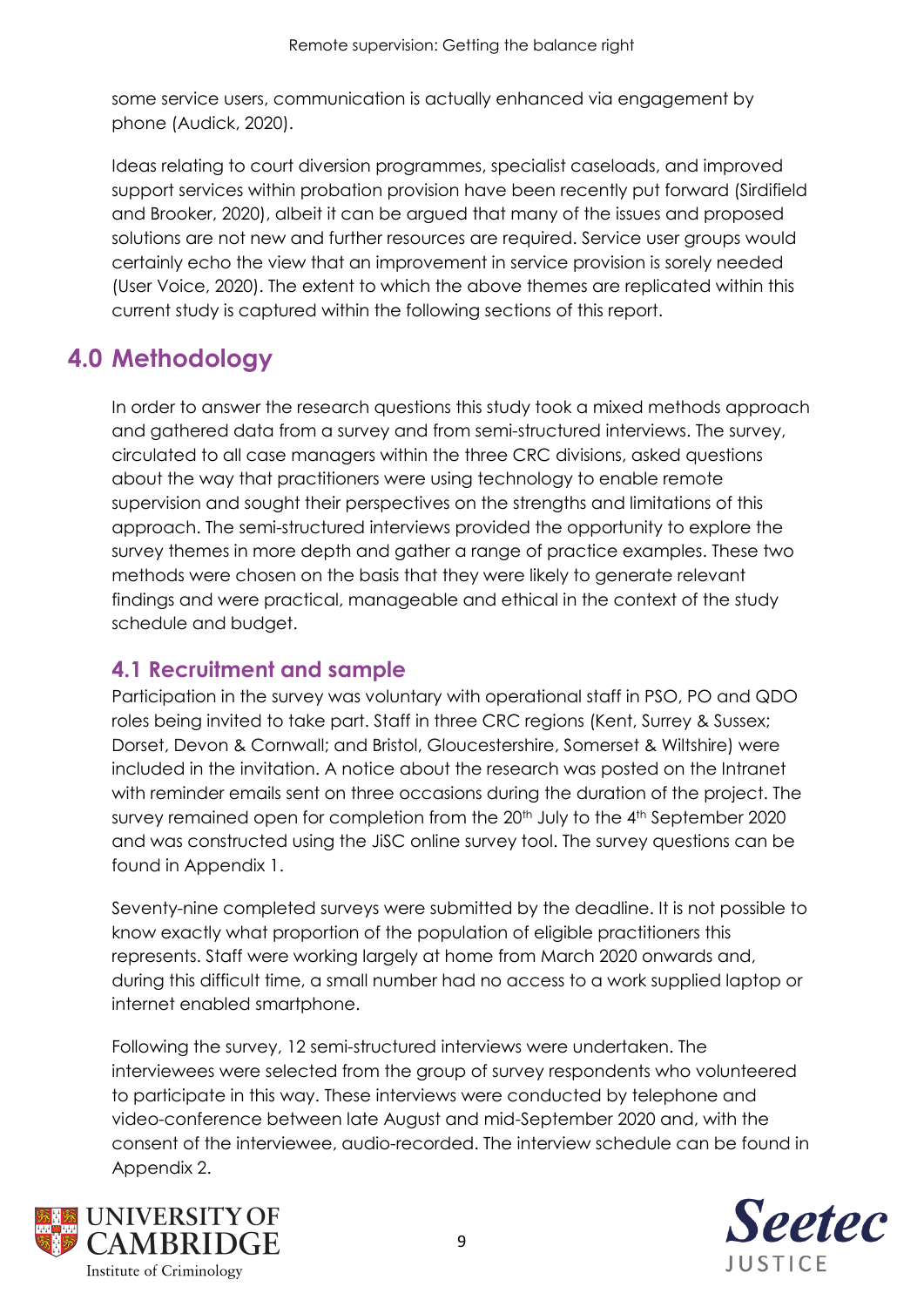Table 1 shows the gender, grade and length of service of the interviewees.

Table 1

| 'Name'  | Role       | Time in Service               |
|---------|------------|-------------------------------|
| Emily   | <b>PSO</b> | Less than one year            |
| Rebecca | <b>PSO</b> | 1 year                        |
| Lisa    | <b>PSO</b> | 10 years                      |
| Gemma   | <b>PSO</b> | 13 Years                      |
| Sara    | <b>PSO</b> | 15 years                      |
| Nicola  | <b>PSO</b> | 16 years                      |
| Linda   | <b>PSO</b> | 23 years                      |
| Deborah | PO         | 16 years                      |
| Lena    | PO         | Qualified 3 years ago         |
| Andrew  | PO         | 15 years (qualified 13 years) |
| Paul    | PO         | Qualified 17 years            |
| Claire  | PO         | 18 years (qualified 16 years) |

Given that the survey respondents and interviewees volunteered to participate in the study they may not be representative of the population of CRC case managers. It is possible that practitioners chose to participate in the research in order to express particularly positive or negative views about remote supervision and probation practice.

## **4.2 Analysis**

The survey and interview data were analysed to identify key themes and concepts. An Excel spreadsheet was used to record and classify the data. All the interviews were analysed by at least two researchers. The research team sought to ensure the quality of the data analysis by working together to share ideas and test the reliability of emerging findings.

### **4.3 Ethics**

The research project observed the ethical principles set out in the KSS CRC RPU Code of Ethics and gained approval from the Institute of Criminology Research Ethics Committee. Care was taken to store and transfer research data securely and safely, protecting the confidentiality of research participants.

In line with ethical research practice, all research participants were assured of anonymity. Interviewees were given pseudonyms (see Table 1) to avoid the distancing impact of using numbers or initials while ensuring their confidentiality.



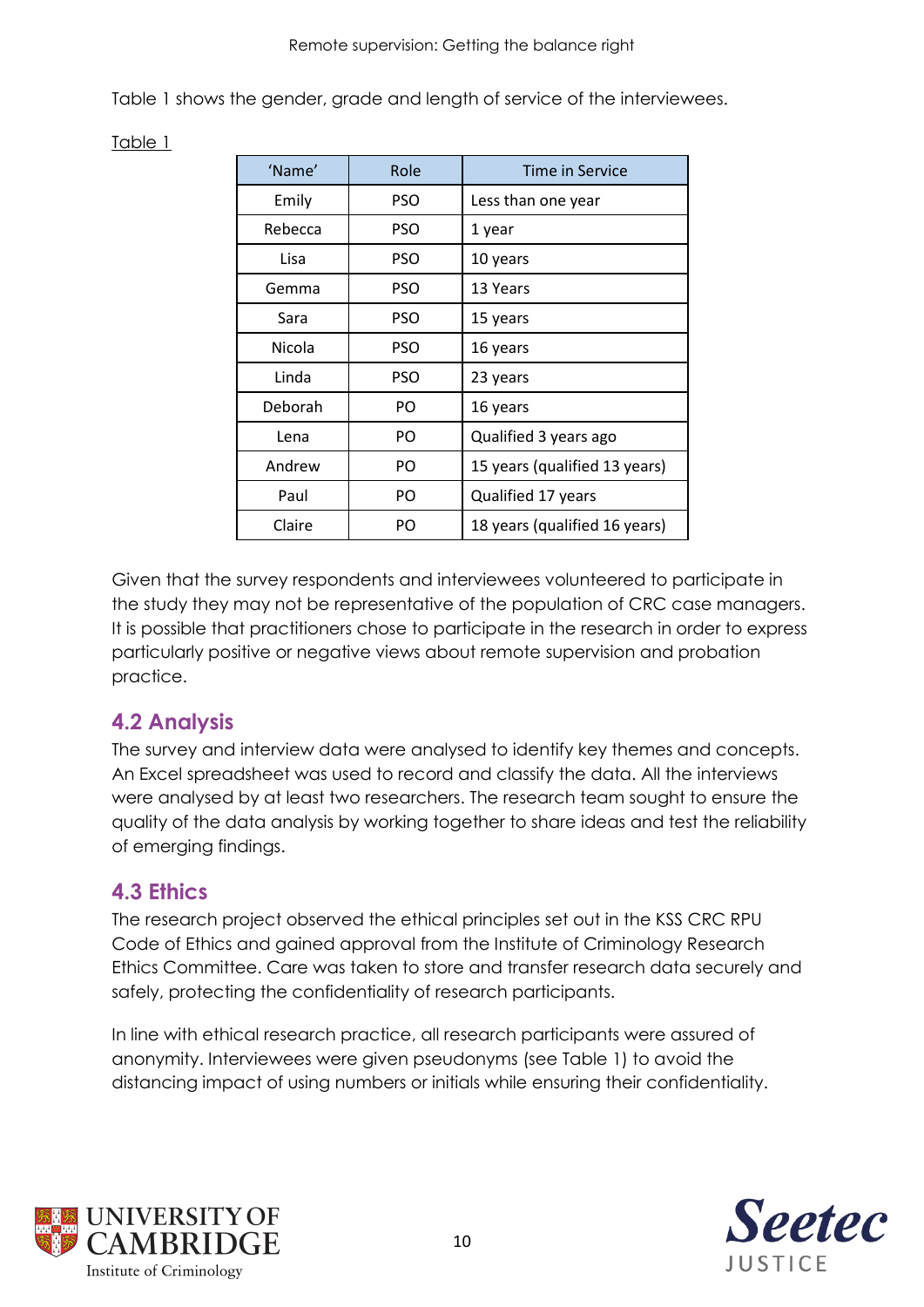## **5.0 Findings**

## **5.1 Description of practice**

The pandemic has had a profound effect on practice, requiring staff to make a rapid shift to remote forms of supervision. Prior to the pandemic, few of the research participants had a work mobile telephone. Basic mobile phones, able to make voice calls and send text messages but without the capacity to make video calls or access the internet, were provided in the early weeks of lockdown. Most practitioners did have access to work laptops; some could use this device for videoconferencing (although only if the user was logged out of all secure applications and records). The laptop software also allowed the sending of text messages to service users.

The survey showed that, during the period between March 2020 and early September 2020, voice calls, text messages and letter writing were the most used forms of remote communication. In line with CRC policy and reflecting the available technology, participants were not using video calls (Whatsapp, Facetime, Zoom or similar) to contact service users. Table 2 shows a number of communication methods, illustrating how many survey respondents used each method during the pandemic and how many would want to continue with it in the future. Across the range of methods practitioners were keen to carry on with these ways of working.



#### Table 2

Practitioners used telephone calls for a wide range of supervision tasks, including: first appointments with new service users, scheduled reporting and welfare checks, crisis intervention, structured interventions, and inter-agency liaison and meetings. Videoconferencing software (including Zoom and Teams) was used by some practitioners for meetings with other professionals.



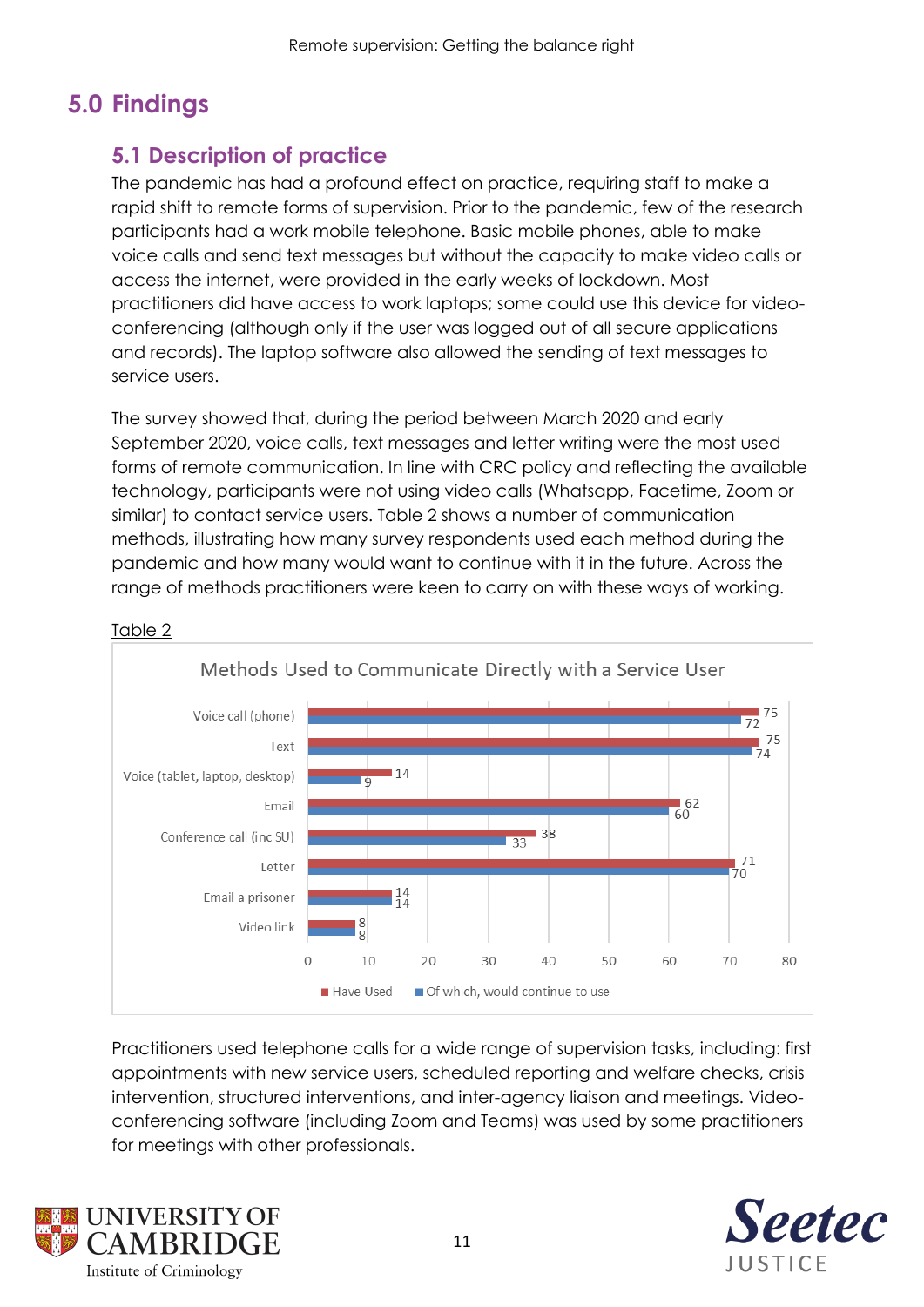Survey participants were asked to rate the suitability of voice and video calls for this range of tasks. Table 3 shows greatest support for the use of telephone calls for tasks such as routine reporting and making unscheduled welfare checks and least support for telephone first appointments, where practitioners and service users meet for the first time.



Table 3

The survey data is supported by the interview data. Claire spoke of the benefits of telephone contact for routine contact:

'*demanding someone come to an appointment is a drain on their time, whereas if you say "oh, I'll phone you and see how you're doing" that can be a nice thing. It can feel like you're being more supportive*'.

Gemma was one of the interviewees who highlighted the challenge of conducting initial meetings remotely:

'*I'm not getting a good feel for them as I haven't been able to sit in a room and see them and I appreciate they probably feel the same about me*.'



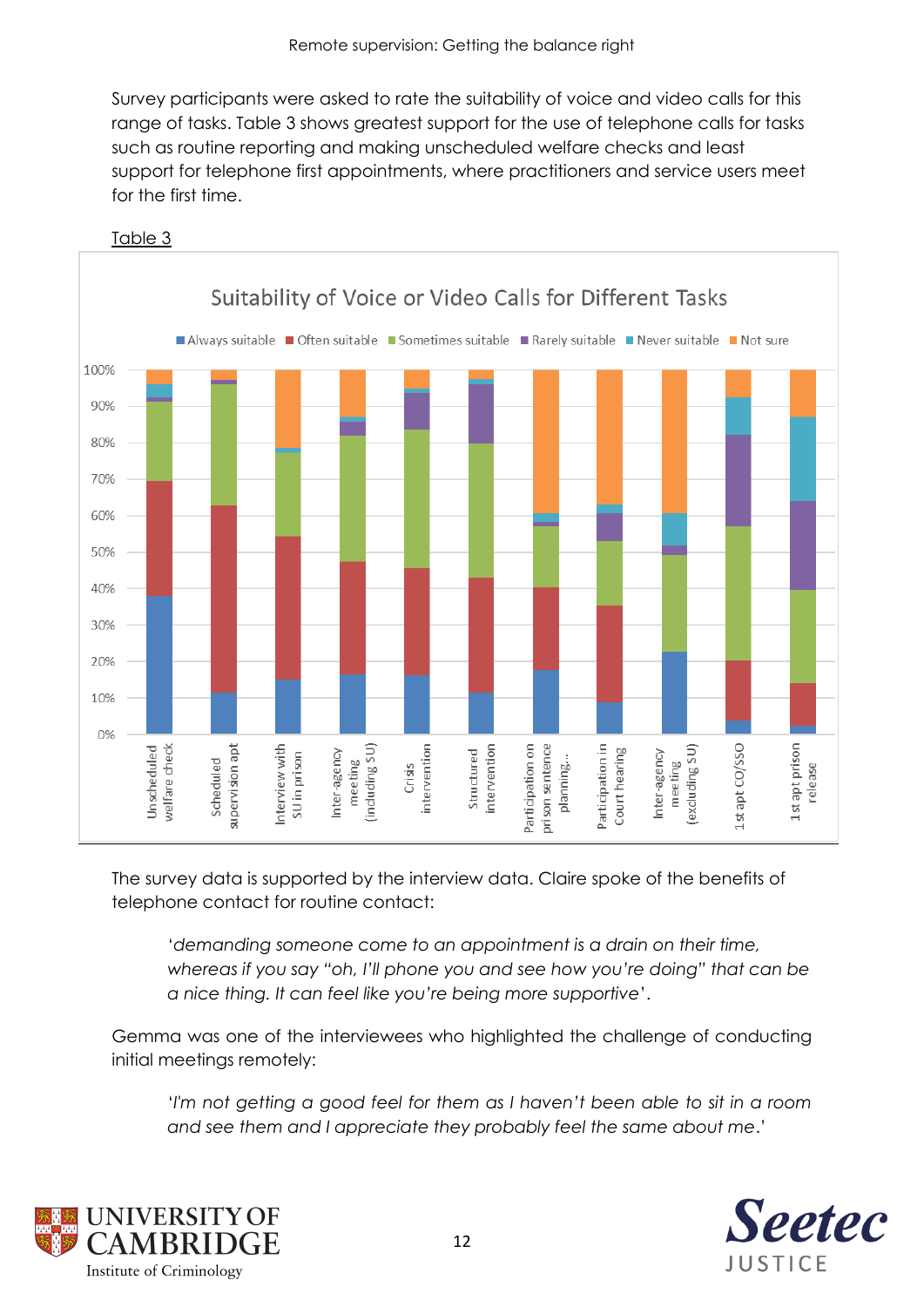The survey asked practitioners to rate the suitability of voice and video calls for interagency meetings including and excluding the service users and a significant number of survey respondents were unsure about meetings that excluded the service user. Responses elsewhere in the survey and from the interview data (see Section 5.6) indicate a good level of support for virtual professionals' meetings; with the benefit of hindsight it might have been more helpful to ask about 'inter-agency meetings not involving a service user' rather than to use the phrasing 'excluding the service user'.

Practitioners supported the use of voice and video calls for interviewing people in prison, a task (as with inter-agency meetings) where technology is able to solve practical problems of time and travel. Fewer participants had experience of remote involvement in prison sentence planning meetings or court hearings, but the majority felt that communication technology was at least sometimes suitable for this work.

Asked about the suitability of voice and video calls for structured supervision and crisis intervention work, survey participants offered mixed responses. The survey data suggested that practitioners felt that suitability depended on the particular circumstances of each case, a point borne out by analysis of the interview data. The themes that underpin these responses (the recognition that not all cases are the same, the need to get the full picture, the nature of professional relationships, and the demands of work with involuntary clients) are discussed in the following sections of the report.

Study participants did not view telephone calls as suitable for all tasks, but (as Table 2 shows) they were keen to be able to continue to use this method of communication in the future. One survey respondent wrote:

'*Remote contact is a very useful option with the right service user; hopefully one legacy of the pandemic will be an increased recognition of this and a corresponding extension of trust to individual officers to determine when and for whom this option is used*.'

Alongside telephone calls, text messaging was an important and popular method of communication for practitioners. Practitioners were texting in two ways: from their work laptops and from their work mobile phones. Texts sent through the laptop software provided supervisors with evidence that the text had been received by the service user's device, but, if the service user replied, that text went to a general mailbox and was not always received by the supervisor. By contrast, texts sent from mobile phones were more direct but less formal.

Text messages were seen as a straightforward, immediate and very practical way of conveying information, particularly about appointments. Practitioners viewed them as working well for service users, who were comfortable with this method of communication and able to read and respond to a text without the interruption of a phone call (something that was valuable for service users in employment). Using text messaging made communication '*dynamic and personal'* (Lena).



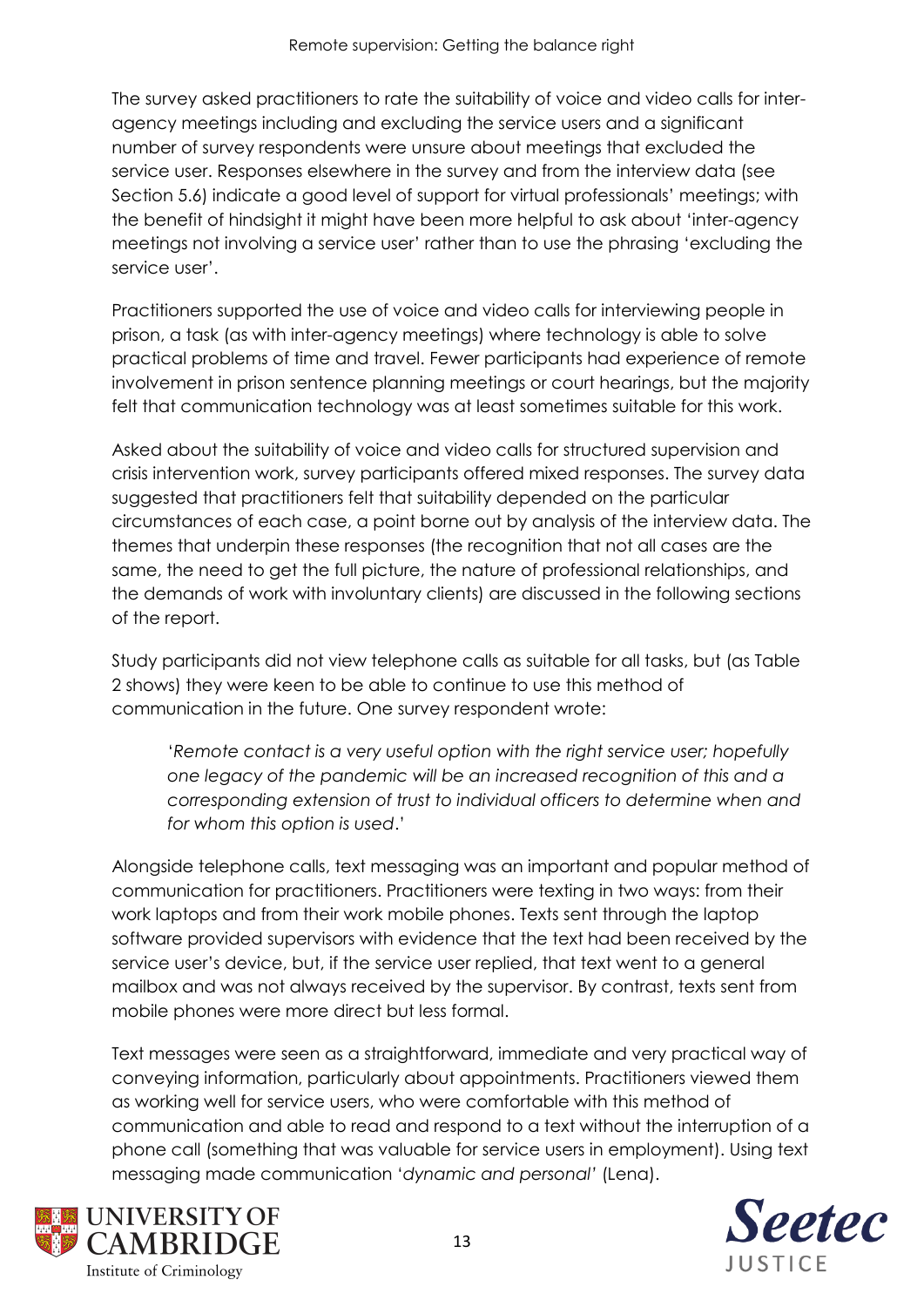Paul explained how using text messages to make appointments and send reminders was an efficient and productive way of working, reducing the likelihood of missed sessions followed by warning letters:

'*Because you can use text that way, you don't even really need to start making it a formal top down relationship*.'

Sixty-two survey respondents had either sent or received email messages from service users (and all but two wanted to continue to use this communication method in the future). As with text messaging, email was seen as a useful way of exchanging practical information. If a practitioner needed to see evidence of something like a medical appointment or job interview, the service user could send this by email. For practitioners, sending emails was seen as more problematic than receiving them. Interviewees observed that they had either been instructed or advised not to send emails to service users, on the grounds of data security and because of the risk that the message might be read by someone other than the intended recipient. While acknowledging the significance of these concerns, some practitioners hoped for a more flexible use of email in the future. For example, Nicola described email as '*part and parcel of how we communicate online, everyone asks for an email address*.' She explained that email or text communication was unsuitable in many circumstances when '*voice work*' was necessary, but that email was a '*good way of communicating with people in general*'.

Practitioners (both through the survey and in interview) were asked about the resources that, during the pandemic, they had been using in structured supervision sessions and as part of Rehabilitation Activity Requirement (RAR) days. In addition to the use of post and email to send out worksheets and workbooks, they provided examples including: mobile phone apps, interactive online resources, public information websites and helplines, and TV and video clips.

Claire explained how her practice had changed in the pandemic. Previously she might have responded to a point made in supervision by drawing a picture or writing something down but:

'*I can't do that over the phone... so I might say "right, I'm sending you a link"*  and I would text or email a link and then we've both got the same thing in *front of us*.'

Practitioners said that they would welcome more guidance about video or webbased resources to use in supervision, acknowledging that good quality, engaging and appropriate materials are available but hard and time-consuming to find.

'*there's so much out there and we are probably missing a few tricks by not using these resources… We might not even know about them ourselves*' (Nicola)



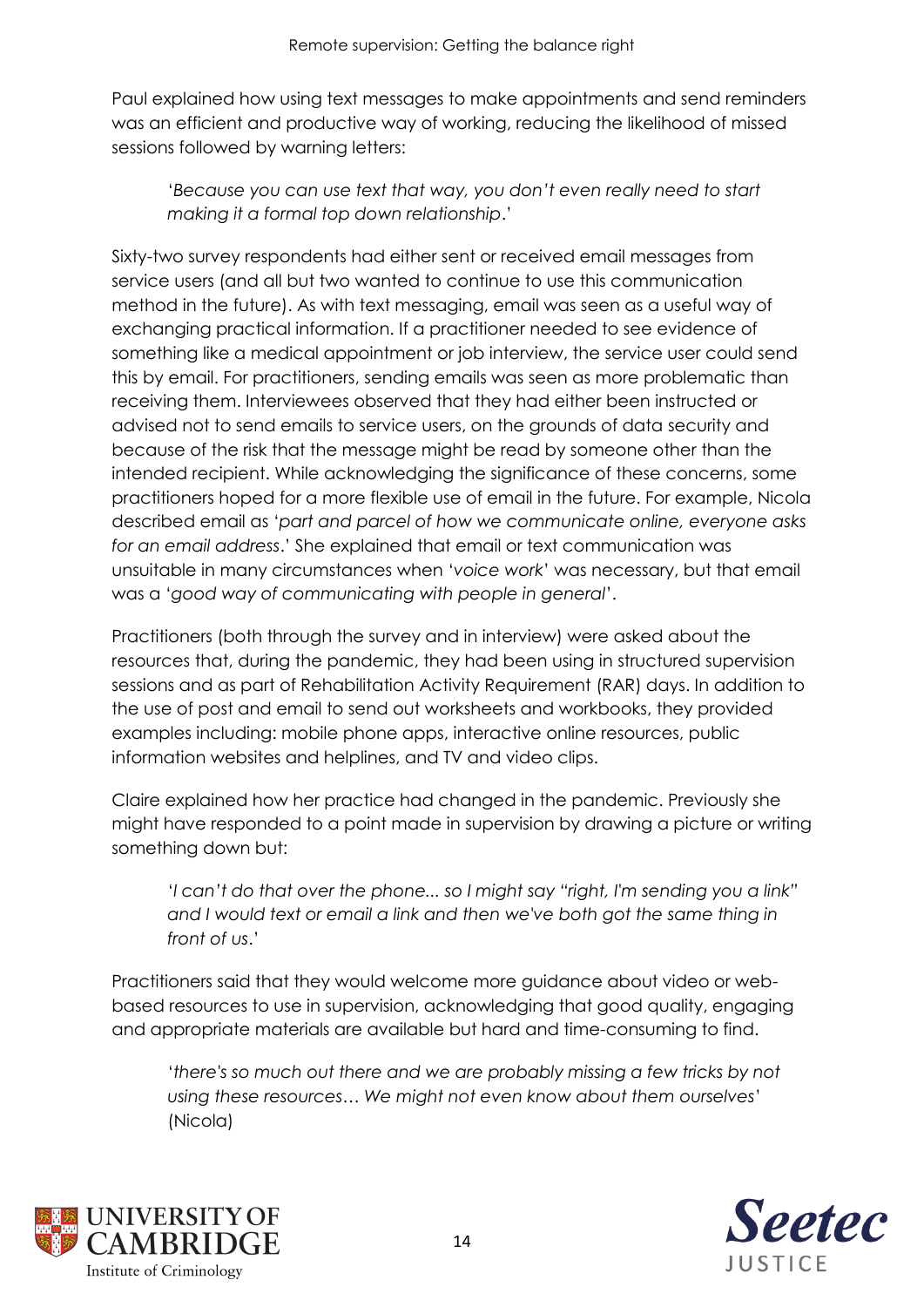Paul explained that he would like to use a wider range of online materials in his work and would value a '*resources toolkit*' with guidelines about how best to use the new tools. Lena identified the potential for innovative practice, but only if there was sufficient time for preparation; she explained how it would be possible to create RAR sessions using clips from YouTube videos and talks, enabling discussion of difficult themes in a non-threatening way. Claire explained that she would '*love there to be a logical, organised library of all that stuff to draw on*'.

Practitioners also faced technological hurdles. Not all service users have access to internet-enabled devices and, looking beyond the pandemic, the lack of Wi-Fi and work smartphones hampers the ability of supervisors to use online material in supervision appointments.

'*I dread being seen as incompetent because of how clunky our computers are in our interview rooms. It takes ten minutes to set up your computer, and get into your* [secure] *environment… and then you find the resource, or you've got a website or a thing in mind you want to do with that person, then you find it's security locked and you can't access it*..' (Lena)

In addition to gathering data about the use that practitioners were making of telephones and the internet, the study also identifies the factors that, looking to the future, could shape the practice approach to these methods.

### **5.2 Cases are not the same**

The importance of bringing an individualised approach to supervision emerges strongly from this study. Practitioners were keen to explain that no two cases are the same and that no single means of communication could be appropriate for all service users.

The survey and interviews gathered data about the extent to which practitioners viewed remote supervision as suitable for specific cohorts of service users. Table 4 shows the responses received in the survey.



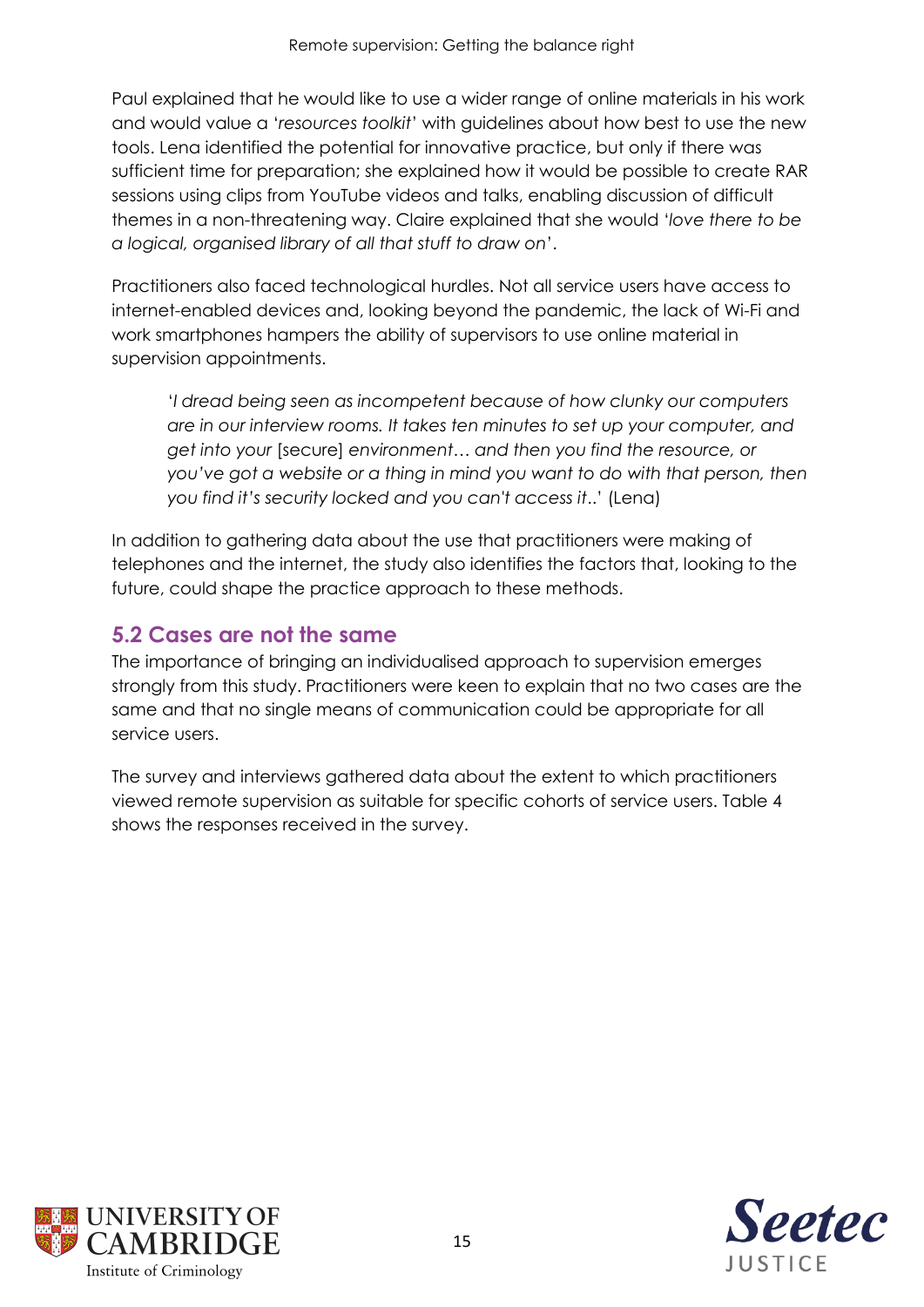

One striking feature of Table 4 is the extent to which practitioners thought that telephone calls were often or sometimes suitable across a wide range of cases. Telephone calls were seen to be particularly useful when service users found it hard to travel to the office, for example because of childcare responsibilities, working hours, physical health problems or the journey length. Interview participants gave examples of service users in these circumstances, stressing the practical benefits of remote supervision in some cases.

'*I have a guy with fibromyalgia.... he has times when it affects him a lot more and in times he uses a wheelchair and access into our building is not easy because to even get to the lift, I think you need to go up two stairs first, so for him if he is... having to use his wheelchair it's a lot easier for to me to be able to phone him rather than make him come to the office. The office is not great for people who use aids*' (Gemma)

Some interviewees advocated a flexible response to service users who, for whatever reason, found it hard to come to the office; this would combine office appointments with home visits and telephone sessions making '*the effort on both sides*' (Lena).



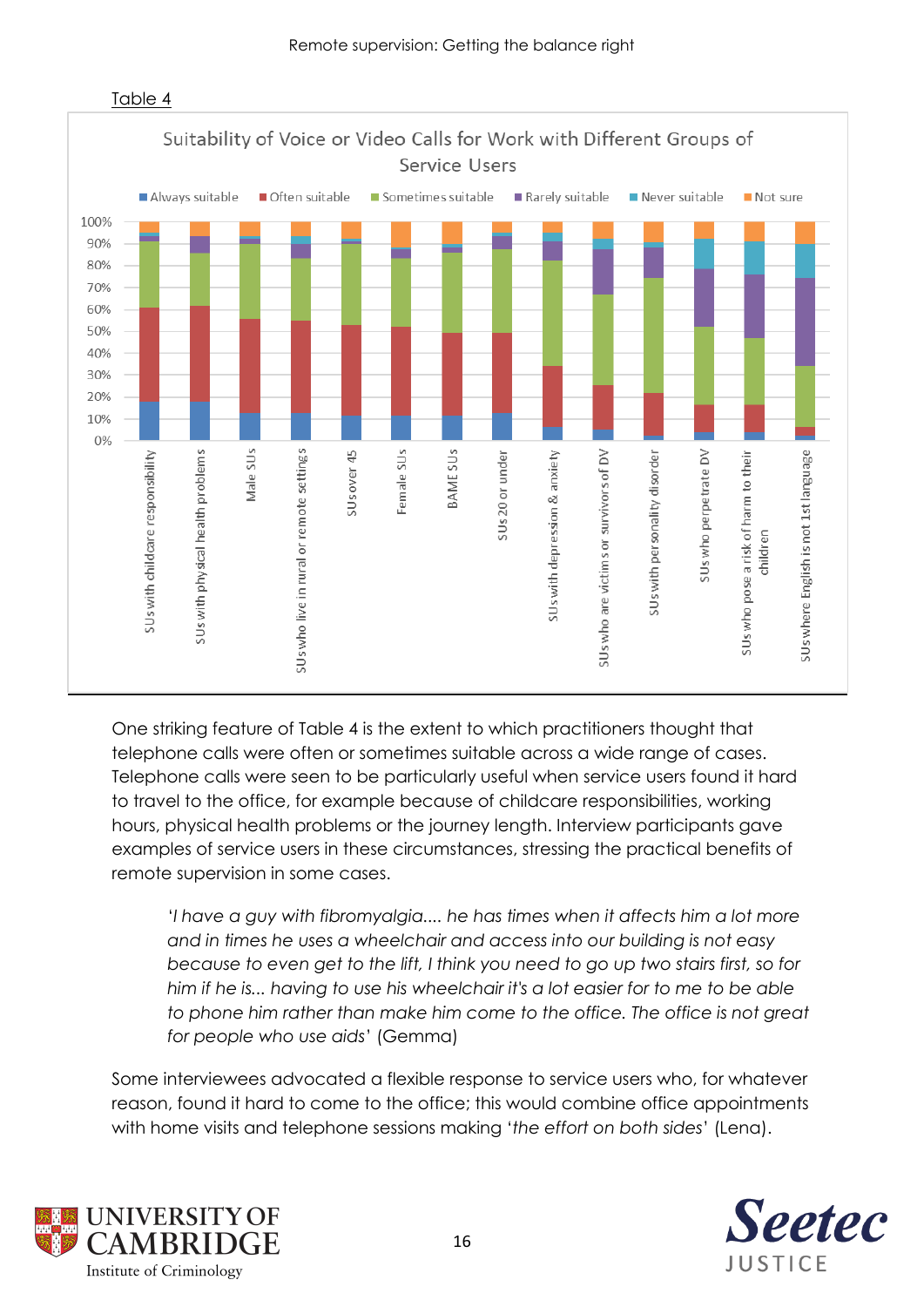Demographic factors (including gender, ethnicity and age) did not have a big impact on practitioners' judgment of the suitability of telephone contact. Practitioners generally wanted to consider cases '*on an individual basis*' (Linda) rather than set expectations for, say, all women or all young adults. For example, Nicola noted that both men and women could face childcare challenges.

Three sets of circumstances led practitioners to be more circumspect. First, where the telephone exacerbated communication problems: this was an issue for work with service users who did not speak English fluently and with people with hearing impairment (the survey did not specifically ask about hearing impairment, but this point was added by many survey respondents). Rebecca explained how the pandemic had reduced the quality of the service she could provide to service users who did not speak English:

'*I had to call their friend to get through to them, and things like that. Things like that can't go on, because it's not fair on the service user*.'

Second, survey respondents felt that telephone supervision was less suitable with service users with mental health problems. Interviewees shared this concern; over the telephone it was possible to miss evidence that someone was becoming unwell and difficult to respond appropriately. Linda explained the challenge of telephone contact with someone speaking of suicide:

'*It's hard to change the tone of your voice enough to indicate that you're concerned or are caring*.'

However, and reflecting the desire for an individual response, practitioners also had examples of supervising people with mental health problems where telephone supervision brought benefits. For some service users, speaking on the phone avoided the anxiety of travelling to the office and enabled them to talk about difficult issues from somewhere they felt safe. Emily had a good experience of communicating by text message, avoiding the need for speaking altogether:

'*he sometimes doesn't feel able to speak over the phone so he'll text me... it's his last ditch sort of attempt to communicate with someone before he does anything drastic, that doesn't require him to have to speak*.'

The survey did not specifically ask about the telephone supervision of service users with drug and alcohol problems, however a small number of respondents specifically identified this group as unlikely to be appropriate for this approach. Again, interviewees shared this concern, making similar points about service users with substance use problems and those sleeping rough or in short-term accommodation. Where supervisees were in unstable and rapidly changing circumstances, potentially under the influence, '*neglectful of staying in contact*' (Sara) and likely to lose, sell (or be robbed of) their mobile phone, supervisors saw benefit in the routine and structure of office reporting.



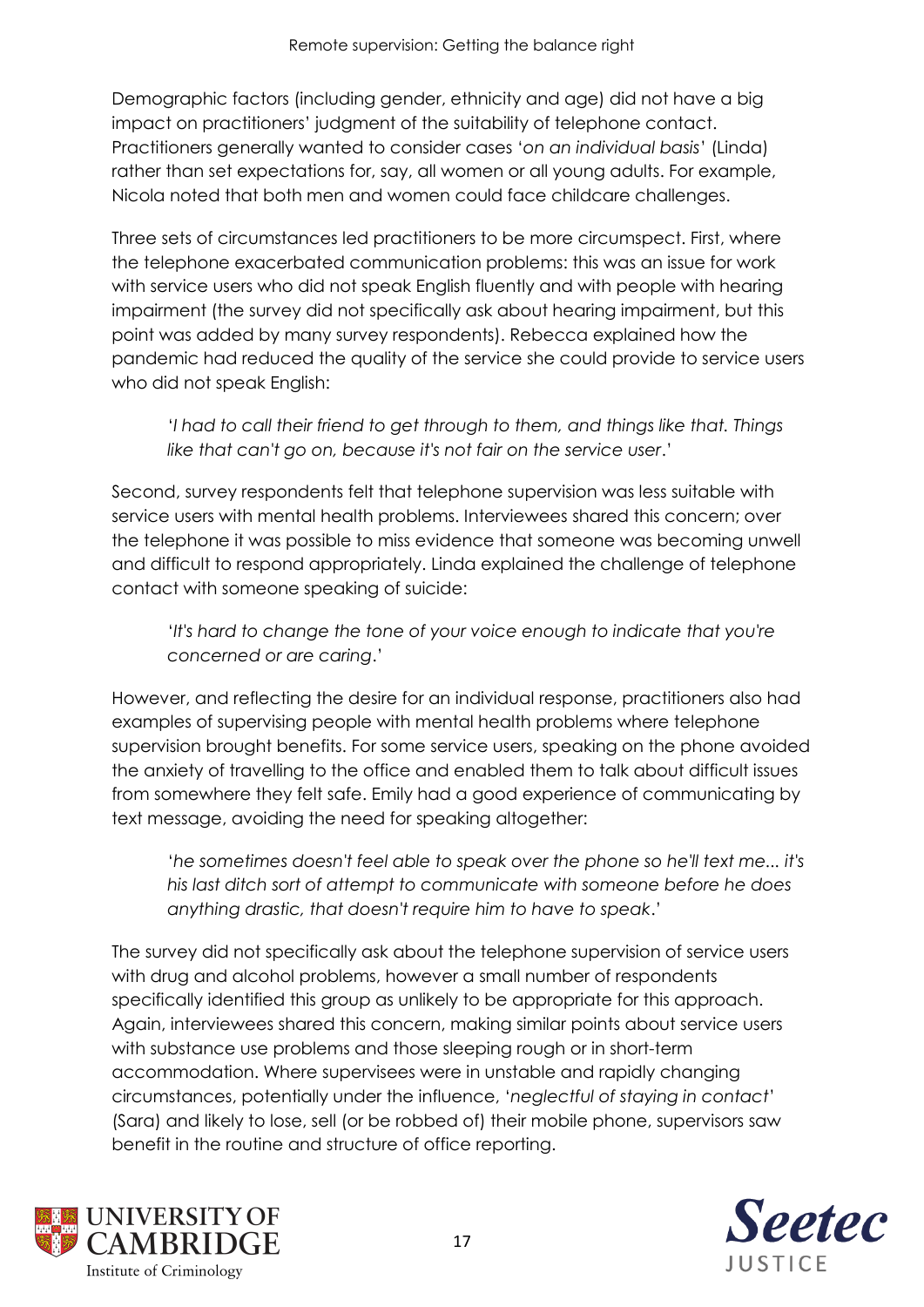Third and finally, risk issues played an important role in practitioners' thinking, with almost half the survey respondents deeming telephone supervision to be never or rarely suitable for perpetrators of domestic violence or people who posed a risk of harm to their children. Interview participants talked about risk too. Telephone supervision was seen as more suitable for routine reporting in low risk cases, for '*those who are going well and don't actually need any extra support from probation, they are just doing it as part of their order*' (Rebecca), and at the end of orders when:

'*you can't close the order down yet as they are on a suspended sentence they still have time to run, but everything has been completed*' (Deborah)

'*why would you drag someone out just to tick a box?*' (Lisa)

Practitioners were clear that assessing and managing risk was hard to do remotely. Delivering interventions intended to reduce the risk of harm was problematic too. Many of the examples offered by interviewees were about work with perpetrators and victims of domestic violence. Emily explained that it was hard to work with someone if you were not sure what was going on at their end of the phone. Lena suggested that telephone intervention with a perpetrator who lived with a partner had the potential to make things worse.

'[By discussing things] *that might make him angry, and then he puts the phone down and it might have repercussions on the partner. If they come to the office, and they are on the bus, they might cool down by the time they get back home*'

Work with sex offenders was also identified as requiring a face-to-face approach. None of the interviewees were currently supervising sex offenders, although some had previous experience of this work; they could not envisage discussing sexual behaviour over the telephone and without the ability to gauge the supervisee's response. Practitioners who were enthusiastic about increasing the use of online resources acknowledged that many sex offenders are not permitted to access the internet.

In order to assess difficult situations and monitor changes in unsettled circumstances, practitioners wanted to get the full picture, something that is often denied by remote supervision.

## **5.3 Getting the full picture**

Not being able to see people is a strong disadvantage of telephone calls. Practitioners (in the survey and in interview) were clear about the difficulties of having to work without being able to see the other person. They explained that communication was about spoken words, but also about body language; managing without body language meant that communication was harder and important messages were often missed. When practitioners work face-to-face they pick up on visual clues and on discrepancies between what someone is saying and how they are looking.



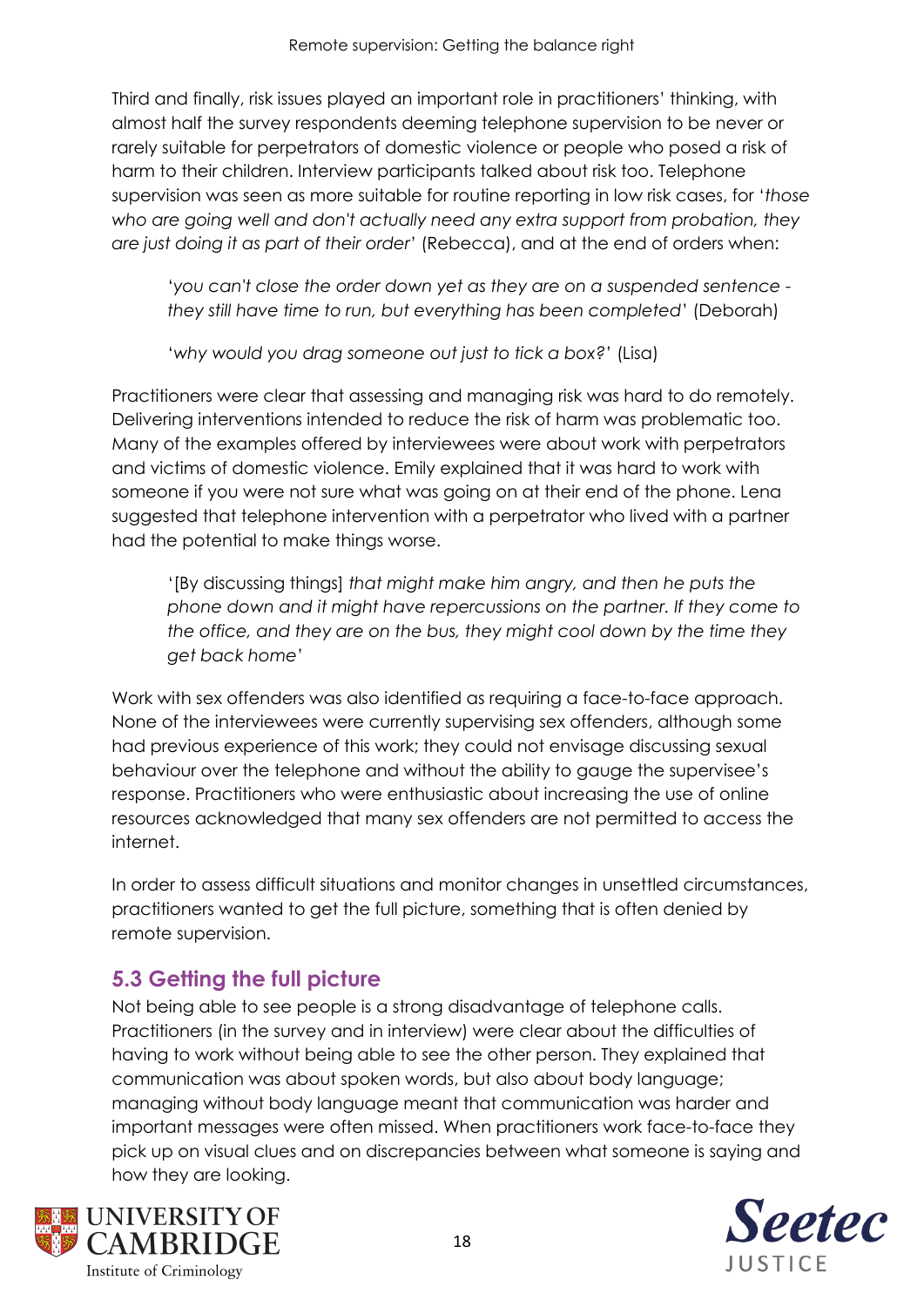'*They are not in front of you so you can't gauge their body language… you can pick up a lot with their body language, in front of you, to gauge whether what they are saying is quite true or not - and on the phone that is quite difficult. It's easy for them to say on the phone, "oh yeah everything's good, everything's fine, nothing is happening" whereas face-to-face you might pick up some other things that you're not too sure if that's actually the case*' (Nicola)

'*conversation isn't just about what's being said, it's about how it's being said, your body language, are you being threatening, are you being open, you use gestures a lot to get your point across, so having a visual contact is preferable*' (Paul)

Not being able to see people increased practitioners' worry about missing information that was necessary for risk assessment and risk management. It was not possible to see if someone's physical health or personal care had deteriorated. Speaking specifically of service users with substance use issues, Gemma said:

'*You need to be able to see them often to verify what they are telling you, whether they're using or not - because over the telephone you can't see if there has been a dramatic weight loss or if their personal care standards have significantly dropped... being able to see them definitely helps with your assessment of how they are doing, how's their welfare, have they neglected themselves, have they relapsed, are they drinking more, are they under the influence? They could say "Oh I sound like this because I'm tired" but it could actually be because they have taken something*.'

Over the telephone, it was not possible to be sure that someone was where they claimed to be, or to know whether other people (friends, family members or children) were listening into the call. It was harder for practitioners to take a curious and investigative approach if solely reliant on telephone contact.

Few study participants had experience of using video calls as part of supervision. Many took the view that video calls offered potential benefits over voice calls; it would be possible to see whether someone looked well, it would be easier to understand where they were and if they were alone. However, video calling was still seen as a poor substitute for face-to-face work, and not just because the quality of video calls can be poor.

'*Seeing someone through a screen rather than seeing them in person, there's still kind of a wall up against you because they could be putting on a whole different persona just because they know you could see them at that time*..' (Paul)

Sight was not the only sense identified as important for probation work. Practitioners explained that using the telephone required very careful listening, which was demanding and tiring. Poor connections and background noise meant that people



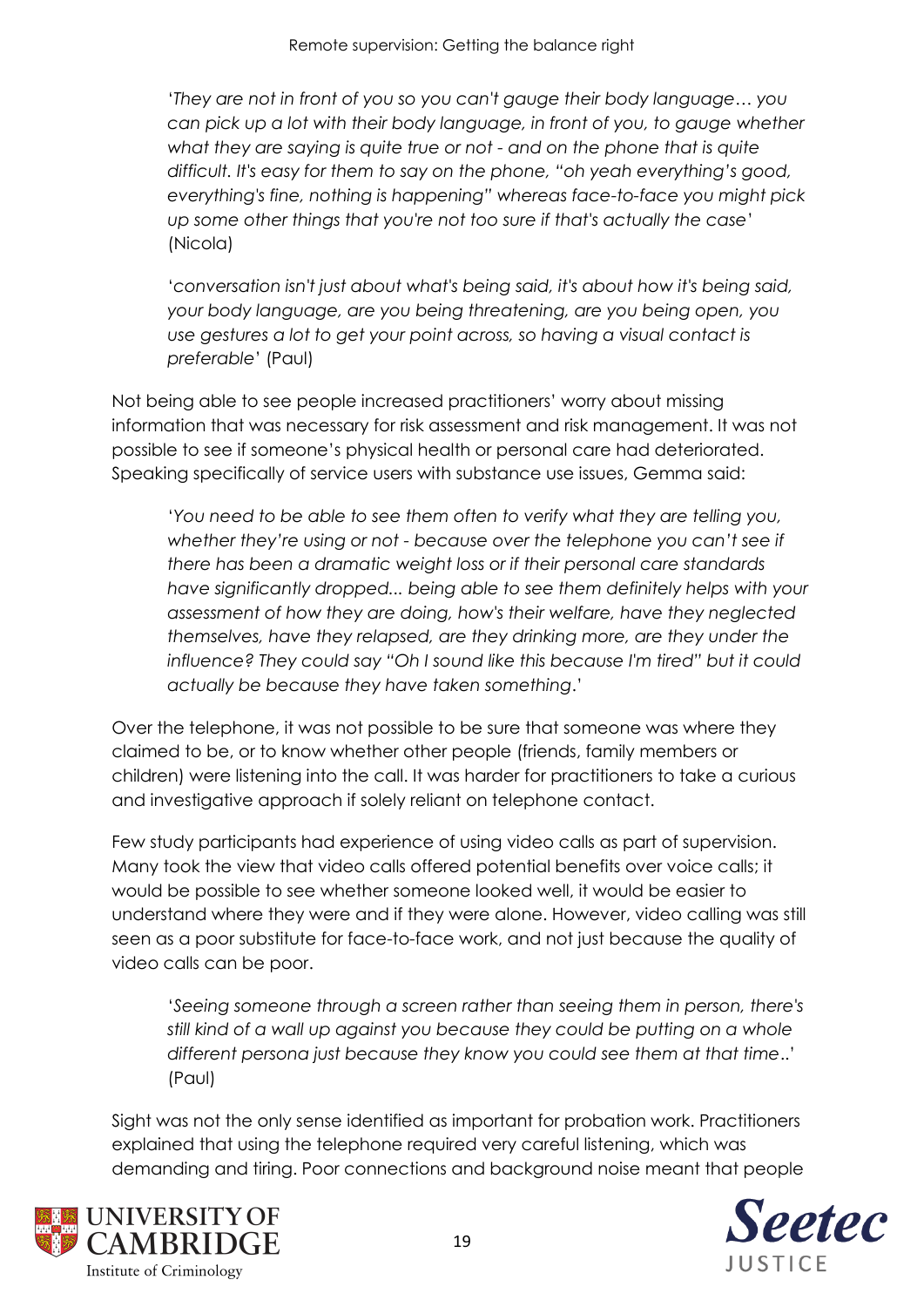could be hard to hear. Practitioners also valued their sense of smell as a means of gathering important information about the well-being of service users and as a warning sign of increased problems with alcohol and drug use.

'*You might be able to tell over the phone if they are under the influence, slurring their words and things like that, but some people are really good at hiding it. If they actually come into the office I can see, I can smell, so things like that really help*.' (Rebecca)

'*on the telephone they can present as sober, you can't smell their breath, you can't see their eyes*' (Andrew)

Sara talked about having a '*probation radar*' which enabled her to identify when someone was contemplating change or falling into trouble. Communicating remotely deprived her of the ability to read body language and to '*sniff out*' shifts in motivation. Her probation radar did not work as well over the phone.

### **5.4 The professional relationship**

Remote supervision posed a challenge to the process of building and sustaining a professional relationship. Few of the study participants would choose to start a period of supervision with telephone contact. Face-to-face sessions were the best way of getting to know someone, enabling both practitioners and service users to be able to put a face to a name.

'*What I found difficult is the new cases that you got, you've only ever spoken to them over the phone, you can't put a face to the name, you can't picture that person. I just think for getting to know someone, and building rapport those face to face meetings are quite crucial at the beginning*' (Deborah)

One survey respondent explained the value of meeting service users like this:

'*Professionally I feel that clients deserve face to face contact. It humanises our service to them and affords officers an insight into clients' lives and struggle by way of reading body language*.'

Practitioners spoke of the strategies that they used to build rapport and develop a working relationship over the telephone. They stressed that they used familiar processes: listening to people, being friendly and approachable, and being clear about the purposes, expectations and options of supervision. Remote working brought emotional labour, an intrinsic aspect of probation work, into sharper focus. Experienced practitioners (including Nicola and Claire) reflected on the way that they had adapted their communication approach to suit remote supervision.

'*Obviously it's not the same as meeting them day one... but I think I have been able to build more or less the same rapport because... it's all about how you talk to somebody*' (Nicola)



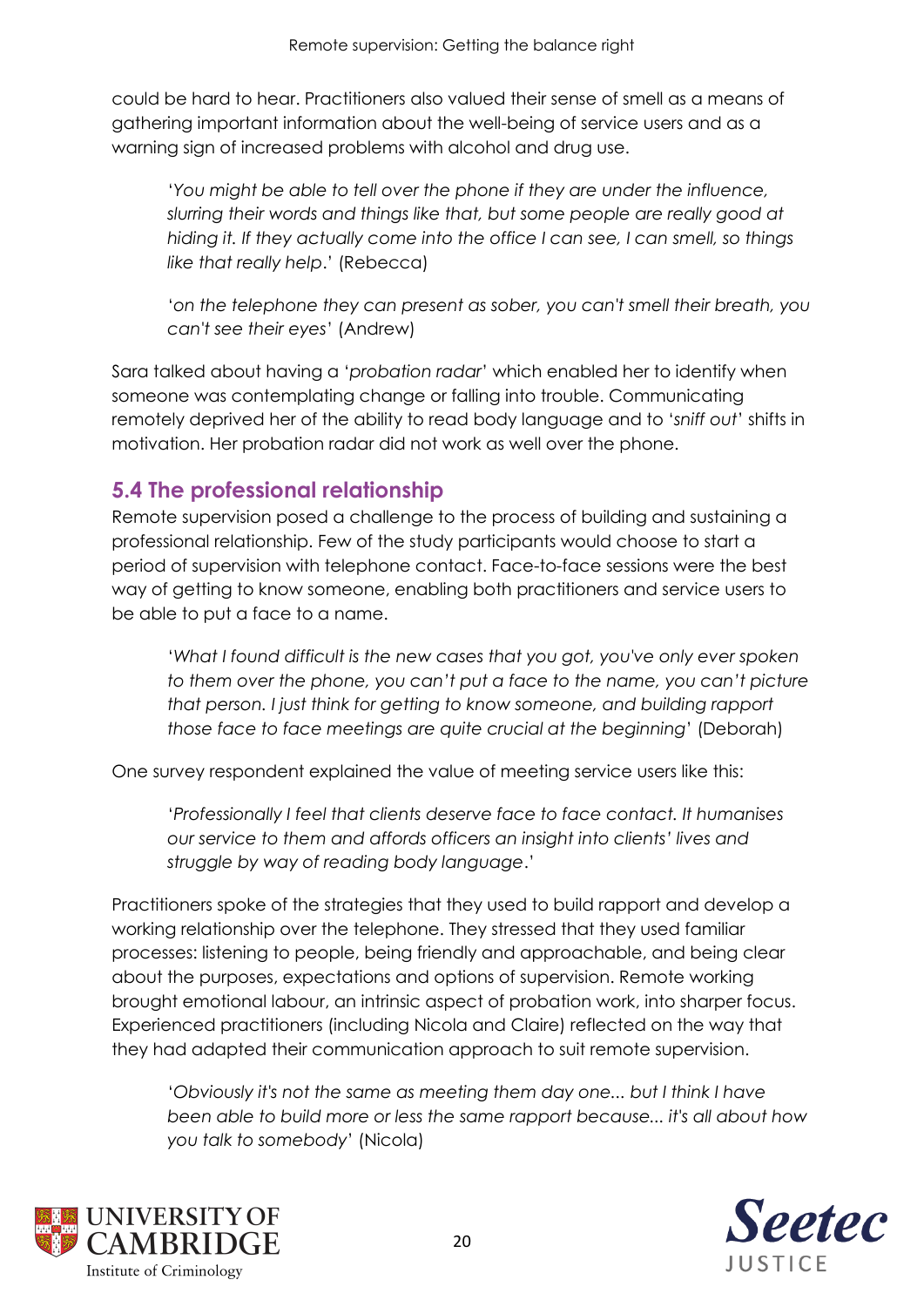'*I've only just realised how much of it* [the job] *I do by looking pleasant, and you know I'm quite smiley, I'm quite friendly - and if people don't hear that on the phone, I think possibly I sound a bit sharper on the phone, as it were, I talk quite fast... which probably makes a difference to people... I have had to work on talking more consciously slowly. I think possibly the way I come across if people haven't spoken to me before is just less approachable, maybe, on the phone, because I think I'm doing a lot of work with my body language*' (Claire)

Practitioners were considerably more positive about the use of the telephone to communicate with service users with whom they had an established professional relationship. Few practitioners thought that the telephone had no place in probation supervision. Many had examples of telephone calls in which service users were more relaxed and open. Linda reflected on the possibility that both supervisor and supervisee could benefit from being away from the office environment.

'*I don't know whether that's because they don't need to cover up any body language on the phone, or maintain eye-contact. I don't know if they open up a bit more. I seem to have found out loads more about my service users than when they were in the office*.'

One survey respondent wrote:

'*I have found telephone discussions to be more open and engaging with some service users than face to face - one has said that he so hates just coming into the office (everything it represents for him), that he is in a state of agitation before seeing me, and so the first period of supervision is spent supporting him to relax (and this service user has been on licence for some years now); we do not have to go through this on the phone and the difference in engagement is remarkable*.'

The use of telephone supervision also shed new light on the issue of boundaries in professional relationships. Practitioners who had not previously had a work mobile phone found themselves accessible to service users in unfamiliar ways; they had to make decisions about how many times to ring non-communicative service users and also how to respond to service users who phoned often and outside of agreed appointment times. Some practitioners found it easier than others to turn off the work mobile phone outside of office hours.

Gemma described herself as strict with boundaries:

'*because I haven't given out my number to service users I haven't had these issues, but others who have given out their work number have had instances where SUs are constantly calling them or ringing them at inappropriate times*.'

Lena observed that negotiating boundaries was part of her role; the use of email and mobile phones led to new ways in which people could over-step supervision



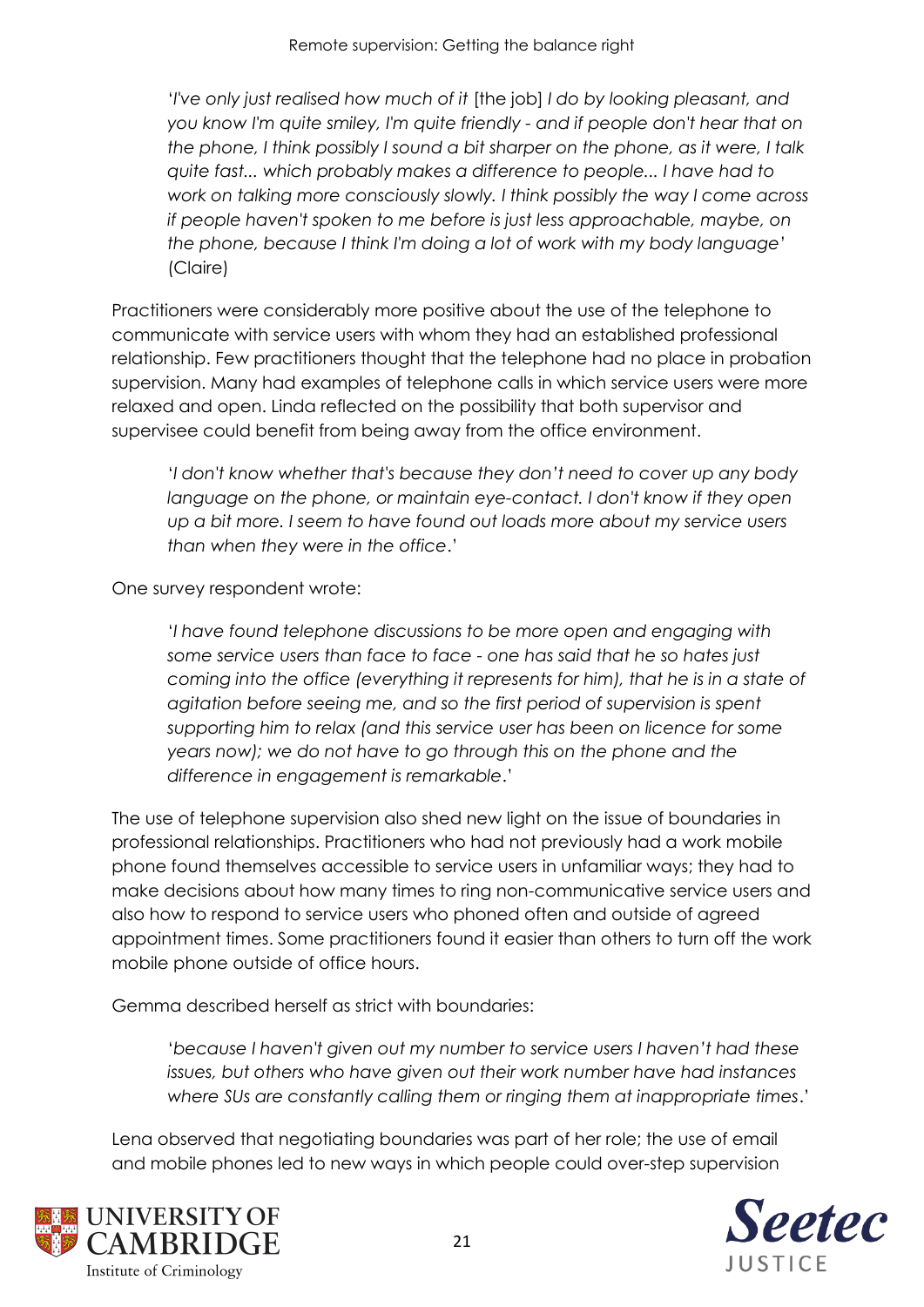boundaries, but, in some cases, she did judge it appropriate to share her email address with a service user.

Practitioners varied in the extent to which they welcomed the changes in interpersonal dynamics that came with an increased use of telephone supervision. One of the most positive comments came from this survey respondent:

'*Service users have the benefit of feeling like they are in a two-way relationship with their Programme Facilitators because they can easily contact them (with a message) on the phone, rather than simply being required to turn up to meetings with a group. This must encourage the impression that they are equal and responsible agents in their own rehabilitation, so improving their engagement and receptiveness*'

For the majority of the research participants, their experience of telephone supervision overlapped with a period of working from home. Wider issues arising from home working are outside the scope of this study but, for practitioners, working at home added to the complexity of setting appropriate boundaries for professional relationships; it was not always possible to separate work time from home time and practitioners felt that, on occasions, telephone calls (particularly about difficult or intimate topics) risked being overheard by household members in their home as well as that of the service user. The use of video calls, if the supervisor was working from home, was identified as particularly inappropriate.

'*I would really have to think about that because I am in my home, it's my background, it's too much of an invasion for me… too much information*' (Linda)

## **5.5 Working with involuntary clients**

Probation practitioners work with individuals who are subject to statutory supervision; service users are involuntary clients. This context brings a set of obligations and requirements with implications for the use of telephone and internet-based approaches to practice.

A number of practitioners identified that telephone supervision usually involved the supervisor making the call, whereas face-to-face supervision required the service user to attend an office appointment. This shift of responsibility was seen as increasing compliance; more appointments were kept and fewer warnings issued. Service users were more likely to answer the telephone than to report to the office.

Nicola's experience was that there was less need for enforcement action as:

'*they just pick up their phone….At the end of the day, they've answered you and you've contacted them*.'



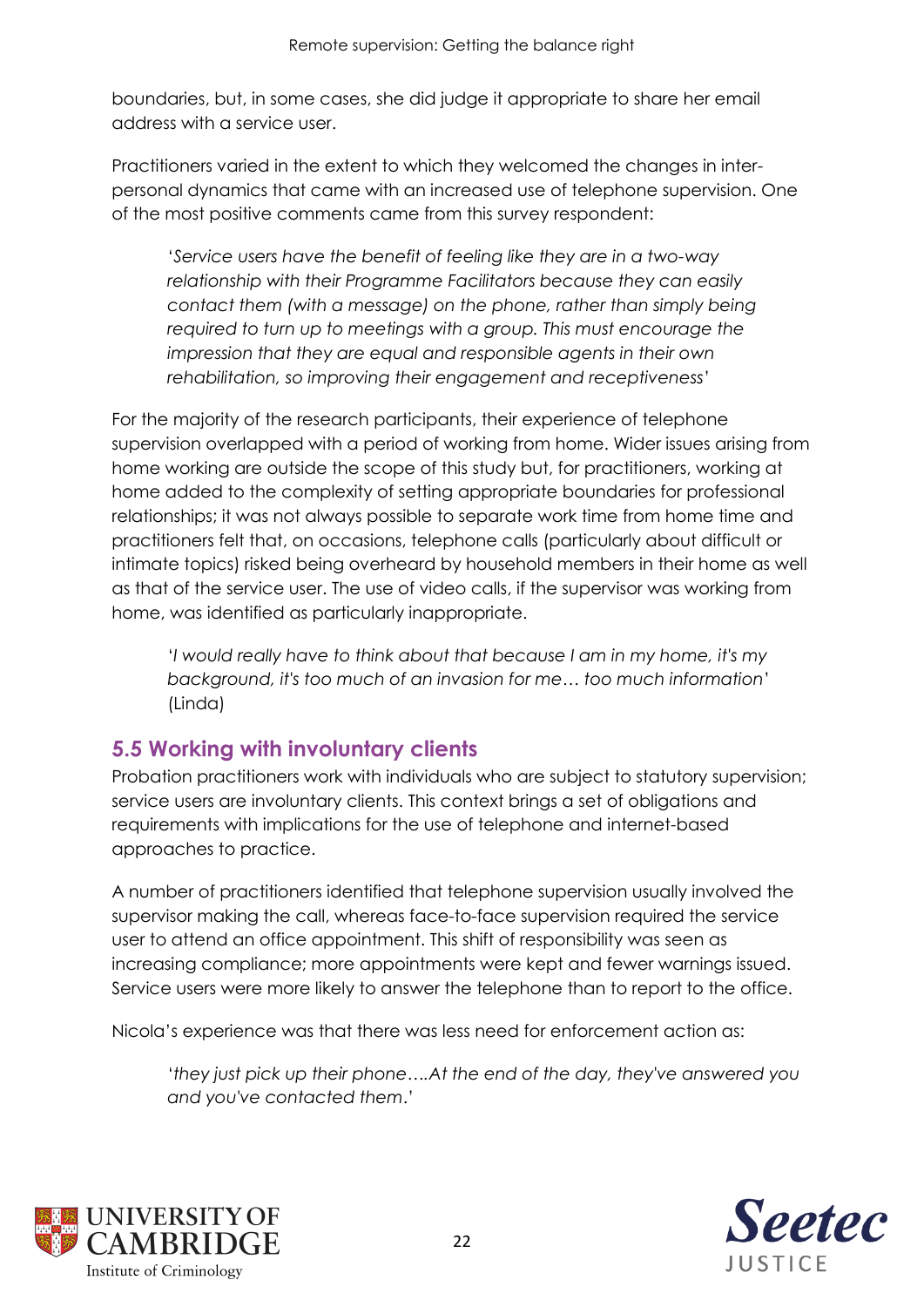'*Compliance has actually been quite a lot better during the pandemic as people don't tend to avoid a phone call in the same way they avoid coming to the office*' (Emily)

Other interviewees painted a more complex picture of the impact of telephone reporting on the formal nature of the supervision process. Sara voiced the concern that the informal nature of telephone reporting was '*over-familiar*' and risked service users becoming '*complacent*'.

Andrew made a similar point: he judged that coming to the office signalled supervisee compliance in a way that answering the phone did not. He was uncertain about the authenticity of telephone supervision.

'*I hate it... I don't like it at all…you feel like you could be being lied to… without face to face contact, there's no way to know if what you are being told is the truth. You kind of get the feeling when you are talking to some people they are just spinning you a bit of a yarn really... almost laughing at you*.'

One consequence of statutory supervision is the need for evidence of the pattern of appointments offered, instructions given, appointments attended, appointments missed and explanations received. Practitioners in this study valued the way that, when they used the computer system to send a text message, they received confirmation that the message had been delivered to the service user's device. This confirmation could then be used as evidence in enforcement proceedings. Records of text messages sent replaced the paper appointment slips provided in face-toface sessions.

Rebecca explained that, as she needed to be able to give an accurate account of contact and attempted contact from service users, she found it hard to turn off her work mobile outside of office hours. If the phone was turned off she did not have the detail of missed calls. If the phone was turned on she was aware of it ringing, sometimes repeatedly and during the night, leaving her anxious that she might be ignoring an emergency.

Alongside the requirement to maintain contact with service users, practitioners were also aiming to deliver the interventions and programmes identified in supervision plans. As Table 3 shows, fewer than half of the survey respondents viewed telephone calls as always or often suitable for the task of structured supervision.

One problem faced by supervisors was that implementing supervision plans during the pandemic was made harder because other agencies were having to deliver services in a reduced manner. Table 5 shows that access to drug, alcohol, mental health and money advice provision was constrained by the pandemic. The picture for accommodation services was more mixed, reflecting the considerable effort to reduce homelessness and rough sleeping during the crisis.



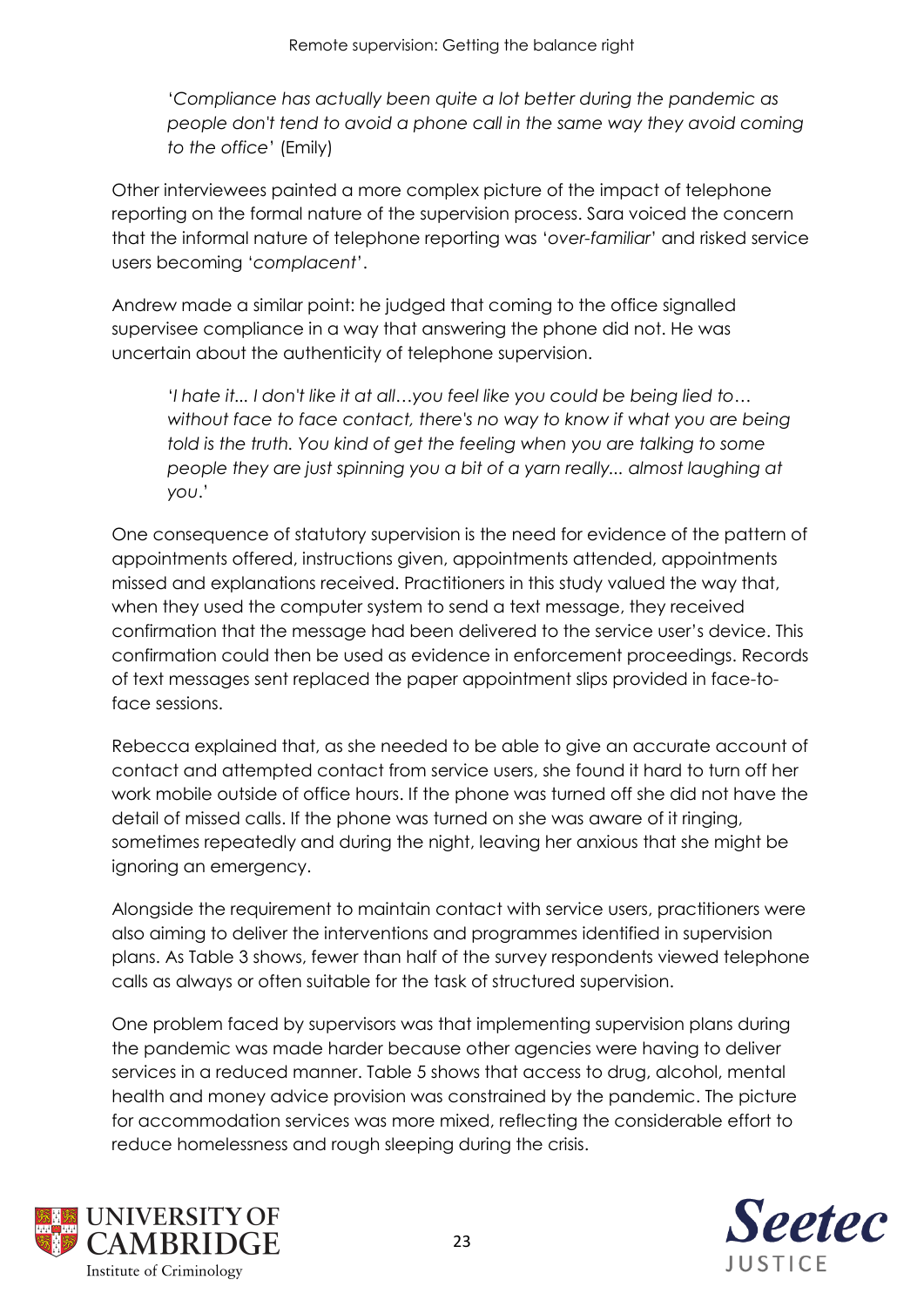



A further problem was the extent to which the service user was able or willing to concentrate on the session material. It was hard to recreate the focus that existed in face-to-face sessions and some service users chose to take the telephone call from a public place. Practitioners had examples of cases where service users gave only very short responses to questions, said that they were unable to hear, and simply ended the call.

'*Early on* [at the start of her career] *I discovered that having a smiley face and just being able to look non-threatening and engaged in person I think probably goes a long way to counteract the fact that most of the time you are asking quite pertinent questions to people who don't want to tell you. And so when you are asking quite bold questions over the phone my experience has been people are more able to say something like, "well why do I have to tell you that?" "Sorry, what is this all about?" or even on various occasions to cut me off and pretend that they lost signal*.' (Claire)

That said, practitioners also worked with service users who were less distracted and more able to participate than they had previously been in the probation office. For example, someone in full-time work as a van driver was now able to schedule lunchtime telephone appointments with his supervisor and speak from the privacy of his cab. Prior to the pandemic he had found it hard to attend appointments at the end of his working day, arriving in the office tired and stressed from the rush-hour traffic.

Practitioners found it challenging to lead sessions without the visual aids and workbooks that they used in the office. However people had found a variety of ways



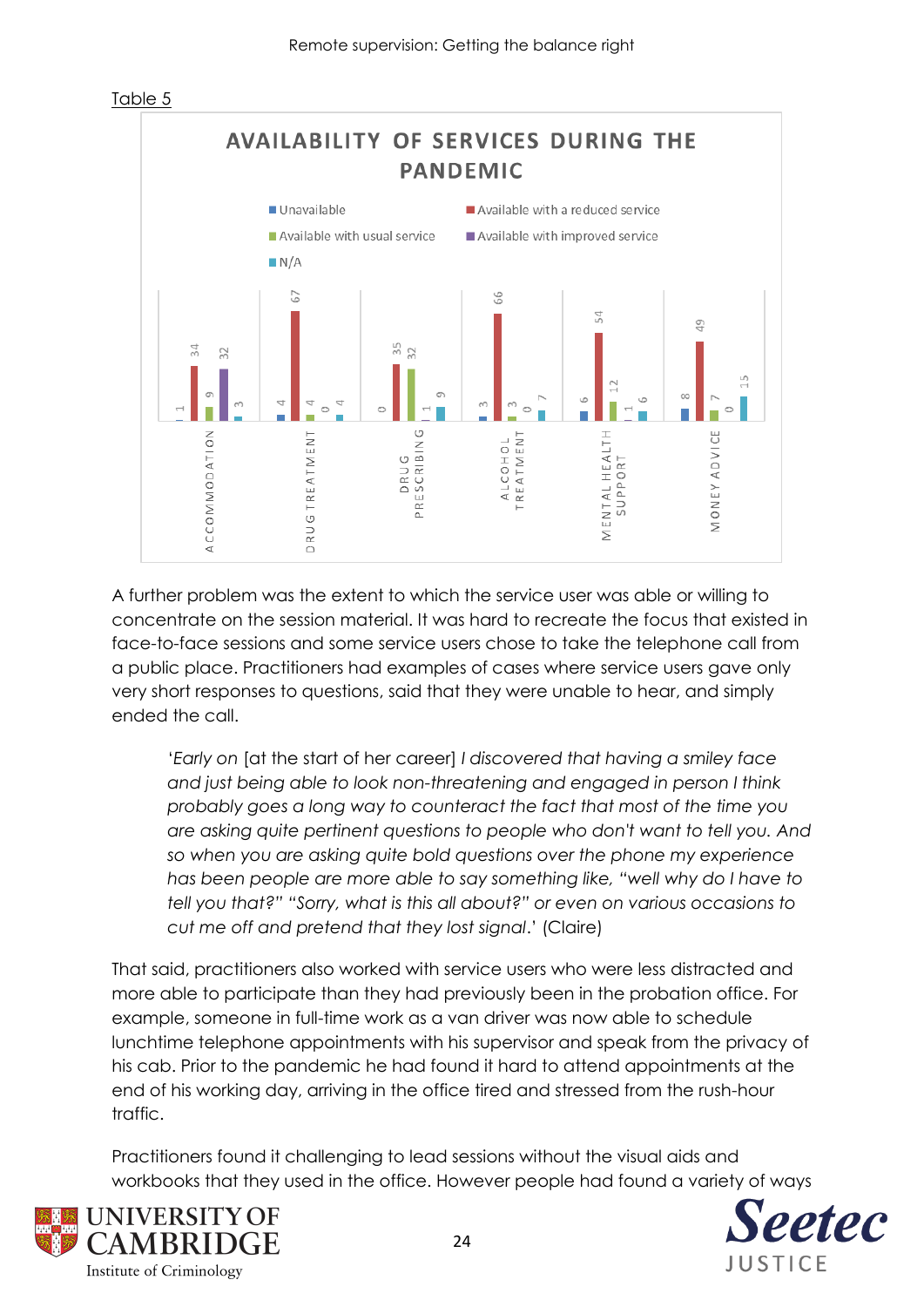of broadening the range of programme materials that they used in remote supervision sessions. Linda explained that she was sending information packs in the post and then, in some cases, having productive discussions over the telephone. She gave the example of victim awareness work with a service user:

'*you could hear he was thinking over the phone... that was quite constructive*'.

### **5.6 Inter-agency work**

A further element of statutory supervision is inter-agency work with partners including prisons, police and children's services. Before the pandemic, practitioners had made extensive use of telephone and email to communicate with other professionals and, in this sense, practice had not changed in recent months.

The pandemic had, though, increased the use of video-conferencing and multiperson telephone calling for inter-agency work, technologies that were seen to have merit.

'*It's a time-saver as you are not having to trek across town to a social services meeting*.' (Linda)

'*If it's just a professionals' meeting, it's quite an efficient use of time to use a video link*.' (Claire)

Practitioners did speculate that remote meetings might be more difficult for new members of staff who had yet to build relationships with partner agencies.

Lena explained how an inter-agency meeting could have benefit beyond its immediate agenda, something that could be lost with video-conferencing. She explained how in face-to-face meetings:

'*There is always the offer of a coffee, or the offer of a chat afterwards, there might be another case you might mention because you're already coworking with them, you get to know the environment they work from, and what environment the service user would go into working with that person. You get a lot more insight. And I think it's important to get that before you shift that online*.'

Paul drew attention to the way that video-conferencing could affect inter-agency dynamics. He had experienced more opportunity to intervene and challenge other professionals:

'*Practitioners can be a little bit riskier, or forthright, in giving their opinion than in an environment where everyone is looking at their full body language... You don't get ten pairs of eyes looking at you going, "how can you suggest that? what do you mean? there isn't evidence for that decision!"*'



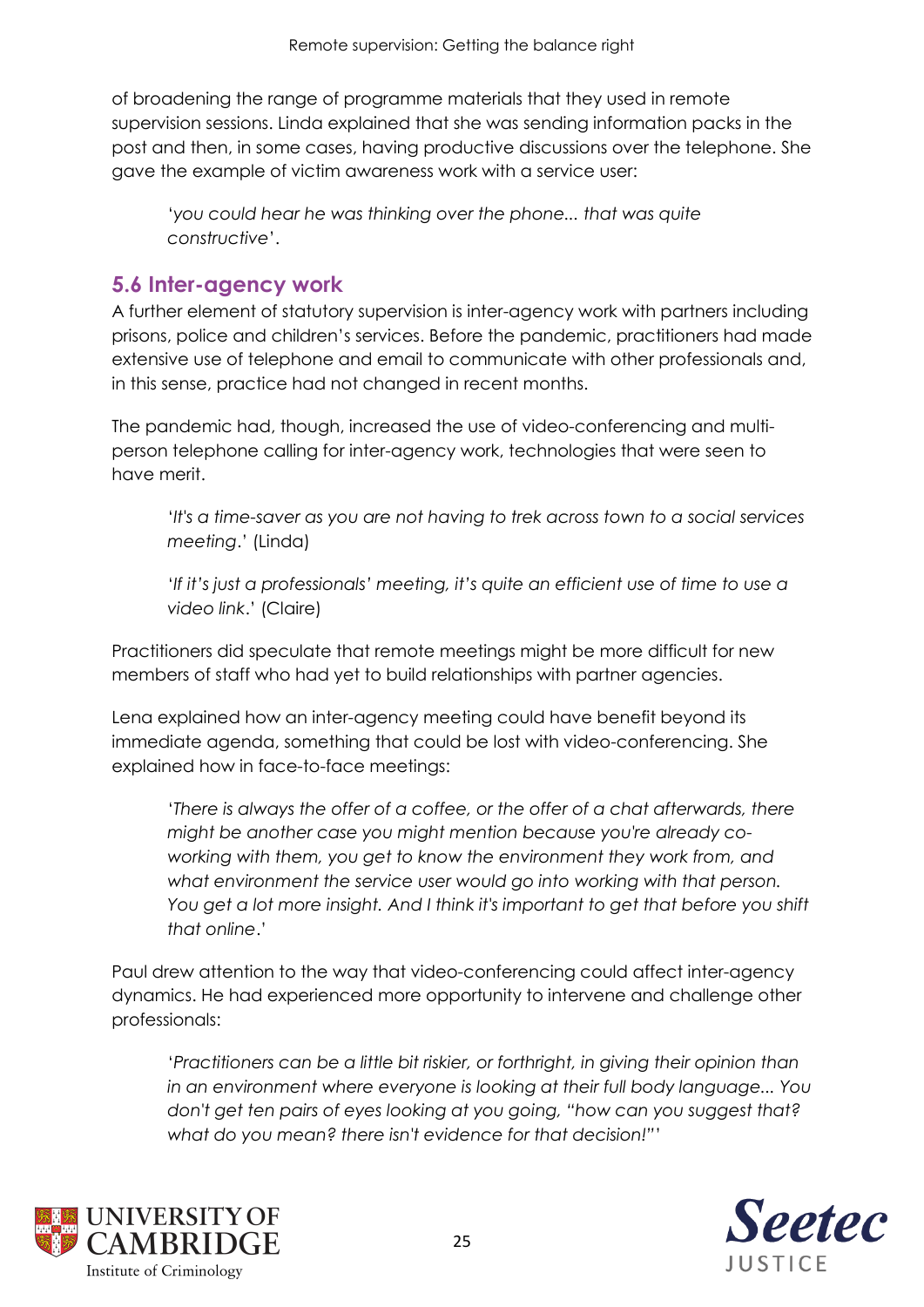Practitioners varied in their view about whether remote inter-agency meetings were good practice when they also involved and included service users. Deborah was positive about her experience of using conference phone calls for child protection work. She missed the chance to chat with the service user before the meeting, but reflected that:

'*the service user found it a little bit easier rather than walking into a meeting with everybody sat round the big table and it feeling really quite formal and scary. I think he found it a little bit easier because it was over the phone*.'

By contrast, Claire talked about the difficulty of supporting someone in a difficult virtual meeting. She explained that in a physical meeting:

'*You can make eye contact with somebody, or you could say "do you need a break or whatever". You feel you have a direct line to that person - even though there are seven other people in the room you can still communicate with them. But if they're on a call and they are speaking into the abyss, they can't see anyone who's listening to them, they can't see encouraging facial expressions – and that can be quite traumatic, I think, for everybody. And I can't imagine how awful it is for them, the only one on the phone, and everyone else being able to see each other* [on the video link].'

Finally, and a recurring theme both in this study and in the work of HMIP (2020), the options for remote work were shaped and constrained by the technology available to both service users and practitioners, and the extent to which that is compatible with that used by probation's partner agencies.



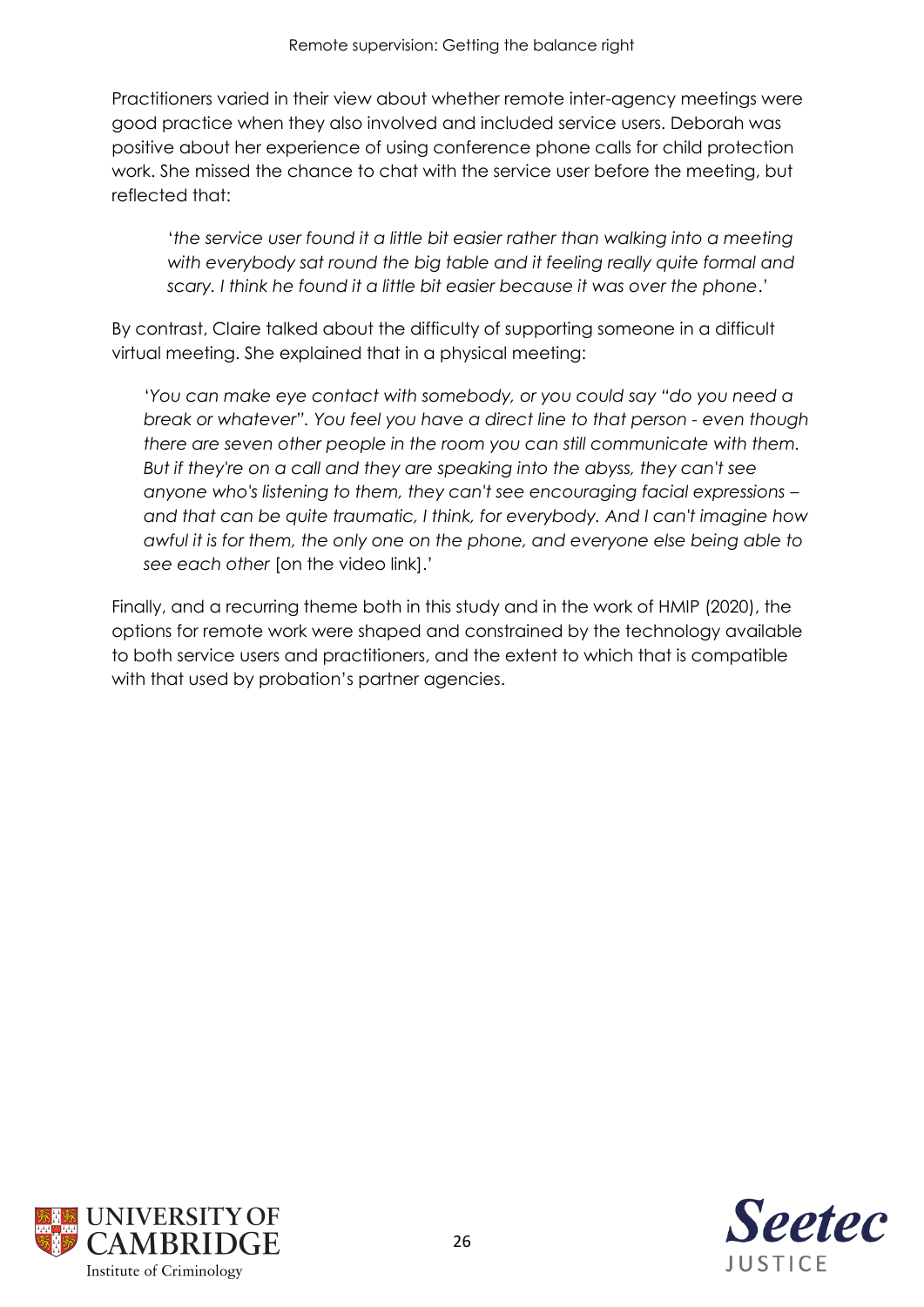## **6.0 Discussion and Talking Points**

## **6.1 Supervision cannot rely on telephone contact alone**

It goes without saying that probation supervision cannot rely entirely on remote supervision. This study illustrates the range of difficulties faced by practitioners required to work without face-to-face contact. Deprived of the opportunity to see, hear (and sometimes smell) properly, supervisors were not getting the full picture of service users; they knew that, reciprocally, service users were not getting a full picture of them. This distance hampered the process of relationship building.

Telephone supervision constrained practitioners' ability to gather the information needed to assess risk accurately and was not always sufficiently formal given the statutory nature of probation supervision. Face-to-face meetings do not guarantee open and purposeful supervision, but working over the telephone brought additional obstacles.

Telephone supervision was simply inaccessible for a small minority of service users. For some this was a consequence of disability or communication problems. Others did not own telephones or lived in circumstances where phones were lost, stolen or sold. More generally (and congruent with findings from HMIP (2020)), remote supervision was a difficult experience for vulnerable service users and those with complex needs.

## **6.2 There is a place for the use of telephone calls in probation work**

Telephones are not new technology and, for many service users, voice calls and text messages are routine forms of communication. The study shows that telephone supervision can work well: in cases where staff and service user knew each other well, where the service user's circumstances were stable and where risk was assessed as low. Telephone supervision enabled service users to meet their work and family commitments and avoid the expense and travelling associated with office visits. Staff also appreciated the flexibility that telephone supervision offered them.

Beyond these practical points, the study also provides examples of good quality engagement and planned individual interventions conducted over the phone. In some cases and for some individuals, telephone supervision enabled conversations and reflections that were more comfortable, genuine and purposeful than those that took place in an office interview room. There may be scope for probation to learn from established and skilful practice that uses telephone helplines to support people in difficulty (for example, from the work of Samaritans).

### **6.3 The importance of professional discretion**

Looking to the future, the study supports the continued use of the telephone and internet resources by probation supervisors. Staff and service users, on a case by



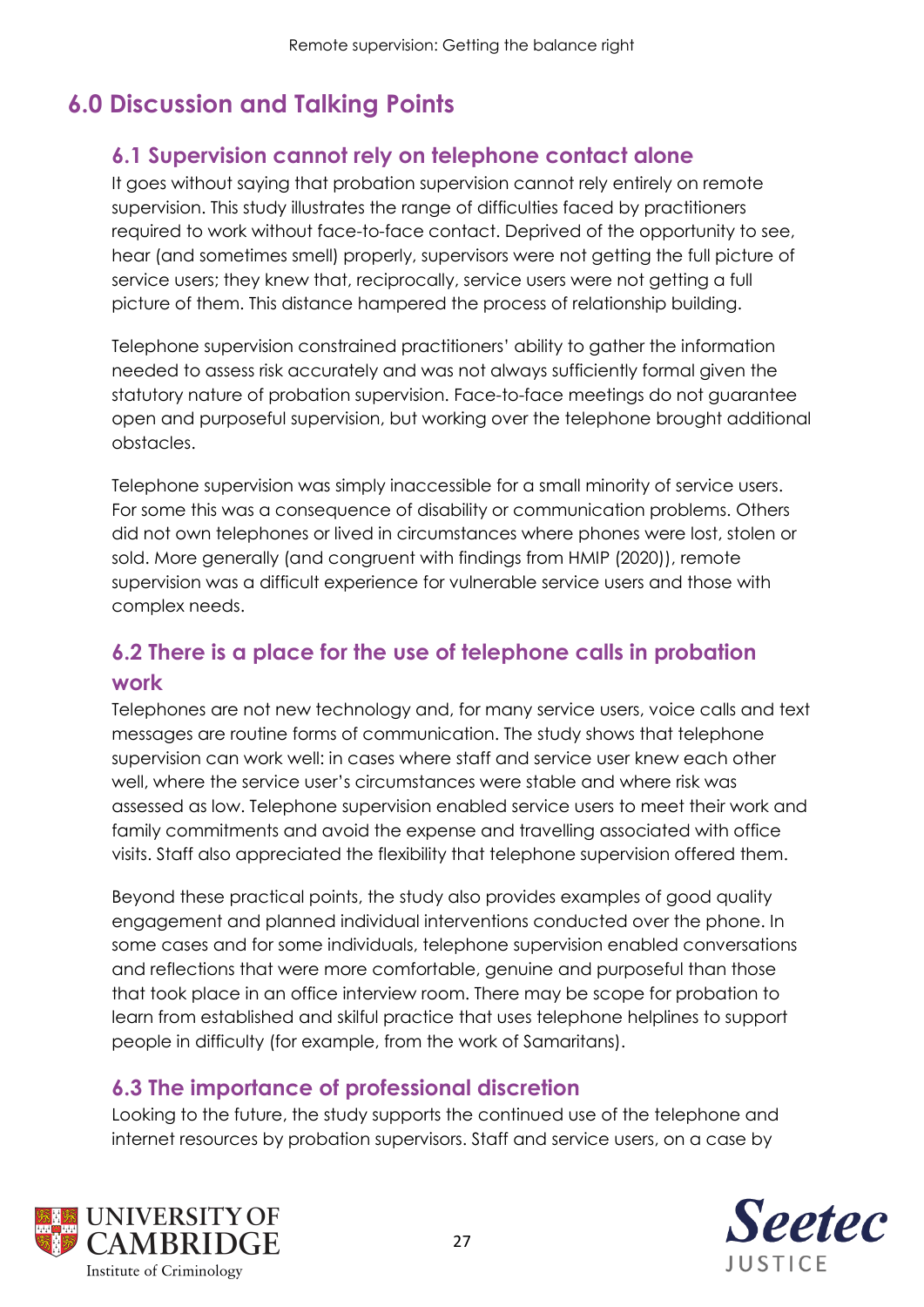case basis, are best placed to decide together when remote means of communication are appropriate and effective.

Practitioners in this study would welcome this increase in their professional discretion, enabling them to make focussed choices about when to supervise remotely. Guidance to staff needs developing to take account of these changes in working practices and professional boundaries: for example, around use of work equipment, sharing of email addresses, security of data and recording of decisions about modes of contact. Increasing the scope for the use of professional discretion in this way also brings new support and training needs for staff.

### **6.4 Thinking about video calls**

The study supports the continued use of video-conferencing for inter-agency meetings. It also suggests that there may be a place for video calling (e.g. WhatsApp video call, Facetime, Zoom) in direct work with service users. The participants in this study had no experience of video calling in supervision, but some viewed it as an enhanced form of voice calling offering the prospect of seeing (as well as hearing) service users and their immediate surroundings. While many service users would not have the technology needed for video calling, for others this is an increasingly everyday means of communication with friends, colleagues and professionals.

A trial of video calling would enable interested practitioners to explore the benefits and limitations of this technology, assess its usefulness and contribute to developing the necessary protocols and practice guidance.

The current technology available to staff does not encourage the increased use of video-conferencing. Work mobile phones often are not internet-enabled and without cameras; video-conferencing software runs in a very restricted way on work computers. More innovative use of communication technology would require upgraded equipment.

## **6.5 Developing the use of internet resources for supervision**

The study also points to the possibility of broadening the range of materials used in structured supervision by drawing on online resources. Once again, staff ability to use these resources is hampered by issues like the lack of smartphones for practitioners and Wi-Fi in offices, and the security settings on work devices. There are also access issues for service users and the risk of digital exclusion (where some opportunities are denied to people without the skills and resources to work online).

Staff were asking for more information about useful and appropriate online resources that had been assessed for quality and effectiveness. Some expressed enthusiasm for a library (containing things like video clips and online quizzes) that could be used as part of individual supervision. However, they acknowledged that developing, maintaining and becoming familiar with programme material requires a considerable investment of time across the organisation.



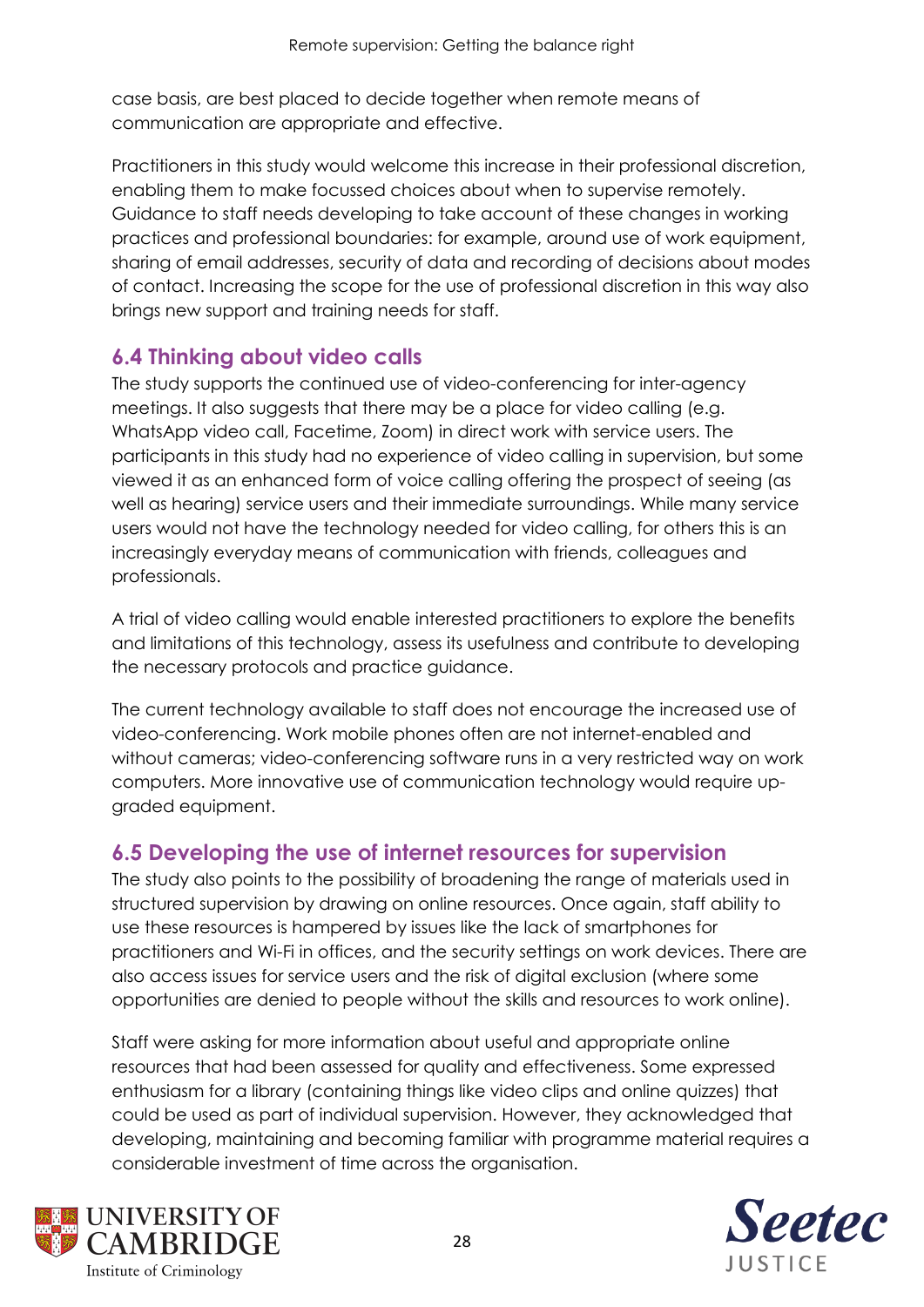## **6.6 Flexible working for practitioners becomes easier with greater use of remote supervision**

'Working at home' and 'remote supervision' are two different things which, in the context of the pandemic, overlap. This study is about remote supervision (with the two people not in the same place) which, in the future, could happen with the supervisor in the office. Some of the objections to telephone supervision voiced in this study are really objections to working at home. For example, the sense of intrusion into the practitioner's home does not apply when the telephone call is made from the office. Working from the office may also reduce feelings of isolation following a difficult supervisory phone call.

It is worth noting that, in common with findings from Ellis Devitt (2020b) and HMIP (2020), some study participants were strong supporters of the flexibility to work at home more of the time. They hoped that, after the pandemic, they would be able to maintain the benefits of travelling less, staying late in the office less frequently, and managing their family responsibilities more easily.

### **6.7 Next Steps**

Every research study raises fresh questions and identifies areas for further work.

This study identifies themes for possible policy and practice development (in areas like supporting professional discretion, trialling newer communication technologies, and developing contemporary resources for structured supervision). Future evaluations of remote supervision, building on this research, would benefit from hearing the experiences and perspectives of service users as well as staff.

Deborah spoke for many of the research participants, explaining how her learning over past months encouraged her to continue with some elements of remote supervision alongside more traditional practice:

'*I don't think we ever would have gone to this phone contact if it hadn't been these exceptional circumstances. It's been forced to come in. But there certainly have been some benefits... it's the mixture that's needed. That balance between the two*.'



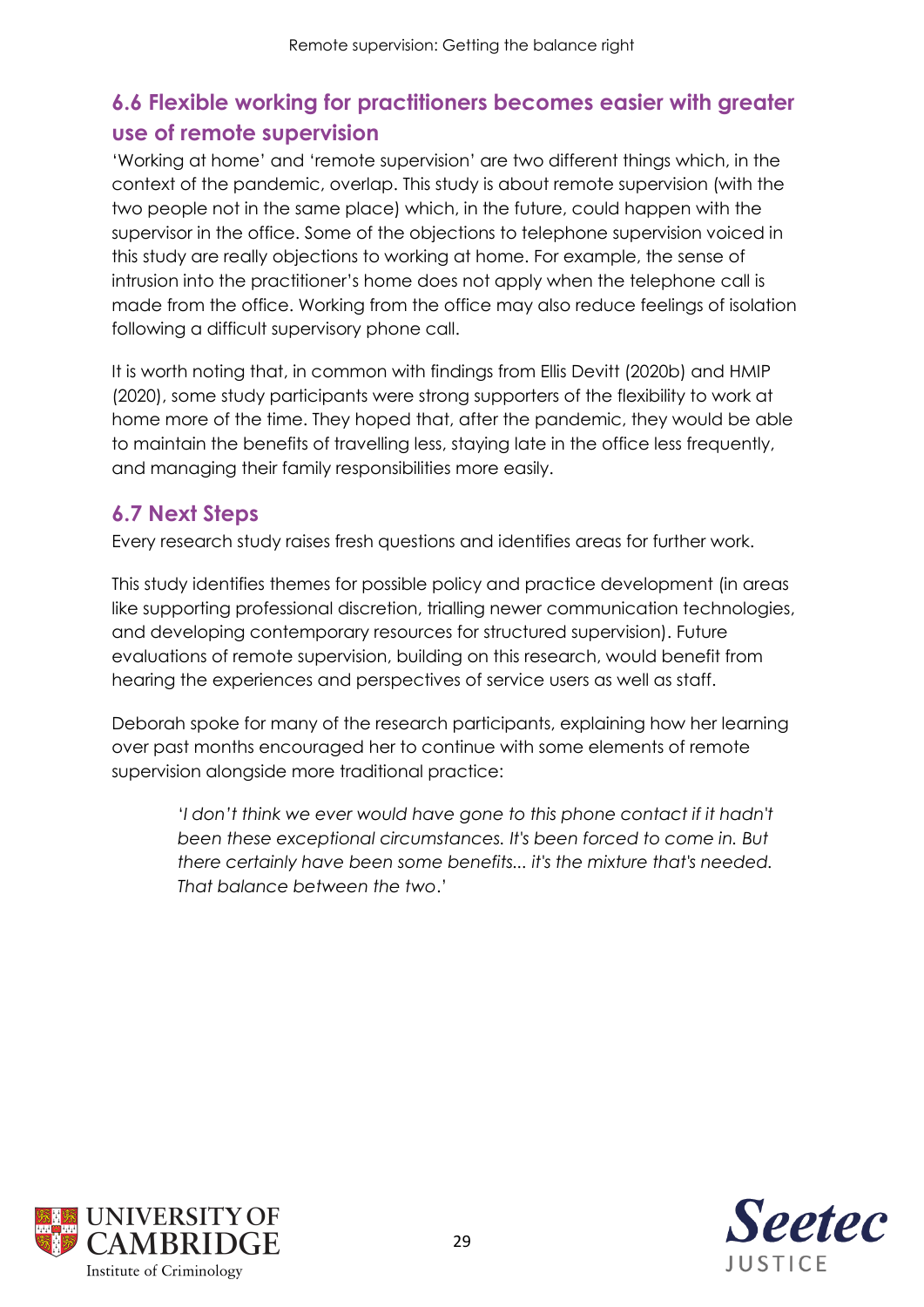## **7.0 References**

Audick, J. (2020) '*Supervision of probation during the crisis'*: An investigation by the Bewahrungs-und Gerichtshilfe Baden-Wurttemberg Central Department of Social Work and Judicial Assistance, Germany.

Burnett R and McNeill F. (2005) 'The Place of the Officer-Offender Relationship in Assisting Offenders to Desist from Crime' *Probation Journal.* Vol 52(3) pp.221-242.

CEP. (2020a) *Corona effect*, available at [https://www.cep-probation.org/covid-19](https://www.cep-probation.org/covid-19-measures-and-protocols-in-probation/) [measures-and-protocols-in-probation/](https://www.cep-probation.org/covid-19-measures-and-protocols-in-probation/) Confederation of European Probation. [accessed 5.11.20].

CEP. (2020b) *'Geraldine Woods: Working with victims during the covid 19 pandemic'*  available at https://www.cep-probation.org/geraldine-woodsworking-with-victimsduring-the-covid-19-pandemic/ Confederation of European Probation [accessed 27 October 2020].

CJI. (2020) *Briefing: The impact of Covid –19 on justice systems at home and abroad.*  August 2020. London, Centre for Justice Innovation.

Ellis Devitt, K. (2020a) *Crime in the time of coronavirus: Trends, typologies, and the longer term implications for the Probation Service?* Brighton, KSS CRC Research and Policy Unit.

Ellis Devitt, K. (2020b) *Resilience, wellbeing and sustainability in women-lead probation service delivery: Exploring the 'Women's Lead' role.* Brighton, KSS CRC Research and Policy Unit.

HMIP. (2019) *Report of the Chief Inspector of Probation.* London, HM Inspectorate of Probation.

HMIP. (2020) *A thematic review of the Exceptional Delivery Model arrangements in probation services in response to the COVID-19 pandemic.* London, HM Inspectorate of Probation.

HMPPS. (2020) *Roadmap to Recovery*. London, HM Prison and Probation Service.

Hochschild, A. (1983) *The Managed Heart*. Berkeley, University of California Press.

House of Commons. (2020) *Coronavirus (COVID-19): The impact on probation systems.* Third Report of Session 2019–21. London, House of Commons Justice Committee.

Marek, K. (2003) Communities of Coping: Collective Emotional Labour in Service Work. *Organisation*, Vol 10(1) 55-79. London, Sage.

McGreevy, G. (2020) *Reflections on a Pandemic: How COVID-19 impacted upon probation practice in Northern Ireland*. Belfast, Probation Board of Northern Ireland.



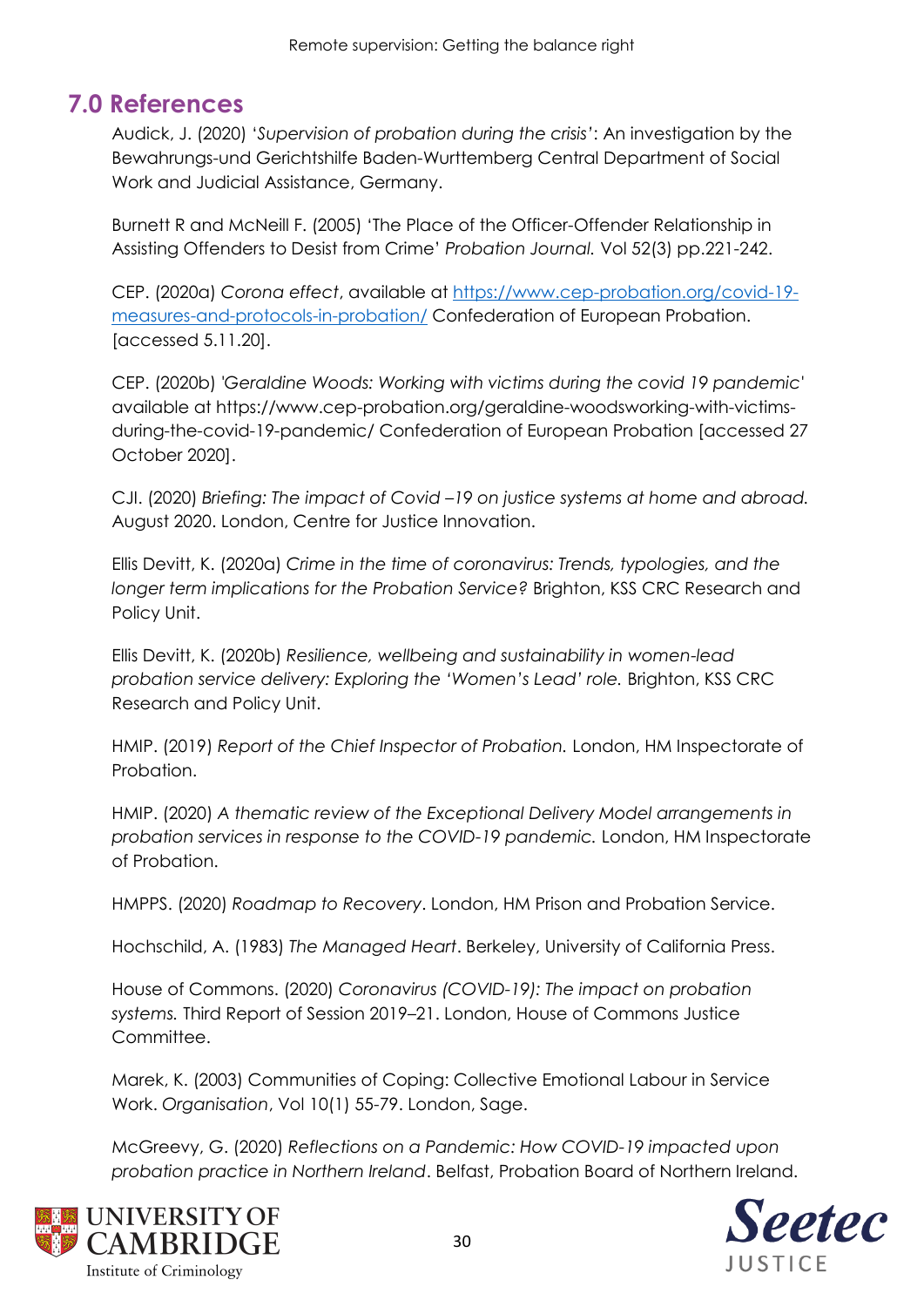McNeill, F. (2020). *Penal supervision in a pandemic*, available at <https://sccjrblog.wordpress.com/2020/05/04/penal-supervision-in-a-pandemic/> University of Glasgow. [accessed 23.10.20].

Musimbe-Rix, S. (2020a) *Coronavirus and Crime: Fact File 3. Mental health during Coronavirus.* Brighton, KSS CRC Research and Policy Unit.

Musimbe-Rix, S. (2020b) *Coronavirus and Crime: Fact File 1. Domestic abuse during Coronavirus.* Brighton, KSS CRC Research and Policy Unit.

Phillips, J. (2020) *Delivering Probation During the Covid 19 Pandemic*, available at [https://sheffieldinstituteforpolicystudies.com/2020/04/30/delivering-probation-during](https://sheffieldinstituteforpolicystudies.com/2020/04/30/delivering-probation-during-the-covid-19-pandemic/)[the-covid-19-pandemic/](https://sheffieldinstituteforpolicystudies.com/2020/04/30/delivering-probation-during-the-covid-19-pandemic/) [accessed 23 October 2020).

PBNI. (April 2020a), '*PBNI response to Covid 19'* available at https://www.pbni.org.uk/pbni-response-to-covid-19-pandemic/ [accessed 22 October 2020].

PBNI. (June 2020b), '*A day in the life - delivering psychology interventions during covid 19'* available at https://www.pbni.org.uk/a-day-in-the-lifedeliveringpsychology-interventions-during-covid-19/ [accessed 22 October 2020].

PBNI. (May 2020c), *'PBNI delivering probation services in a rural area during covid - 19* available at https://www.pbni.org.uk/delivering-probationservices-in-a-rural-areaduring-covid-19/ [accessed 22 October 2020].

Shapland J, Bottoms A, Farrall S, McNeill F, Priede C and Robinson G. (2012) *The Quality of Probation Supervision: A Literature Review.* The University of Sheffield Centre for Criminological Research Occasional Paper 3.

Sirdifield, C and Brooker, C. (2020) *Maximising positive mental health outcomes for people under probation supervision*. London, HM Inspectorate of Probation. Academic Insights 2020/06.

Trotter, C. (2015) *Working with involuntary clients: a guide to practice* (3rd ed). Abingdon, Routledge.

Ugwudike P. (2010) 'Compliance with Community Penalties: The Importance of Interactional Dynamics' in F McNeill, P Raynor and C Trotter (eds) *Offender Supervision.* Cullompton, Willan.

User Voice. (2020). *The user voice of lockdown: People in prison and on probation tell us their experience of the Covid –19 pandemic so far.* London, User Voice.

Vollbach, A. (2020) *The impact of COVID-19 pandemic on our work in prison and probation service - preliminary conclusions*. Bremen Federal State, Germany.



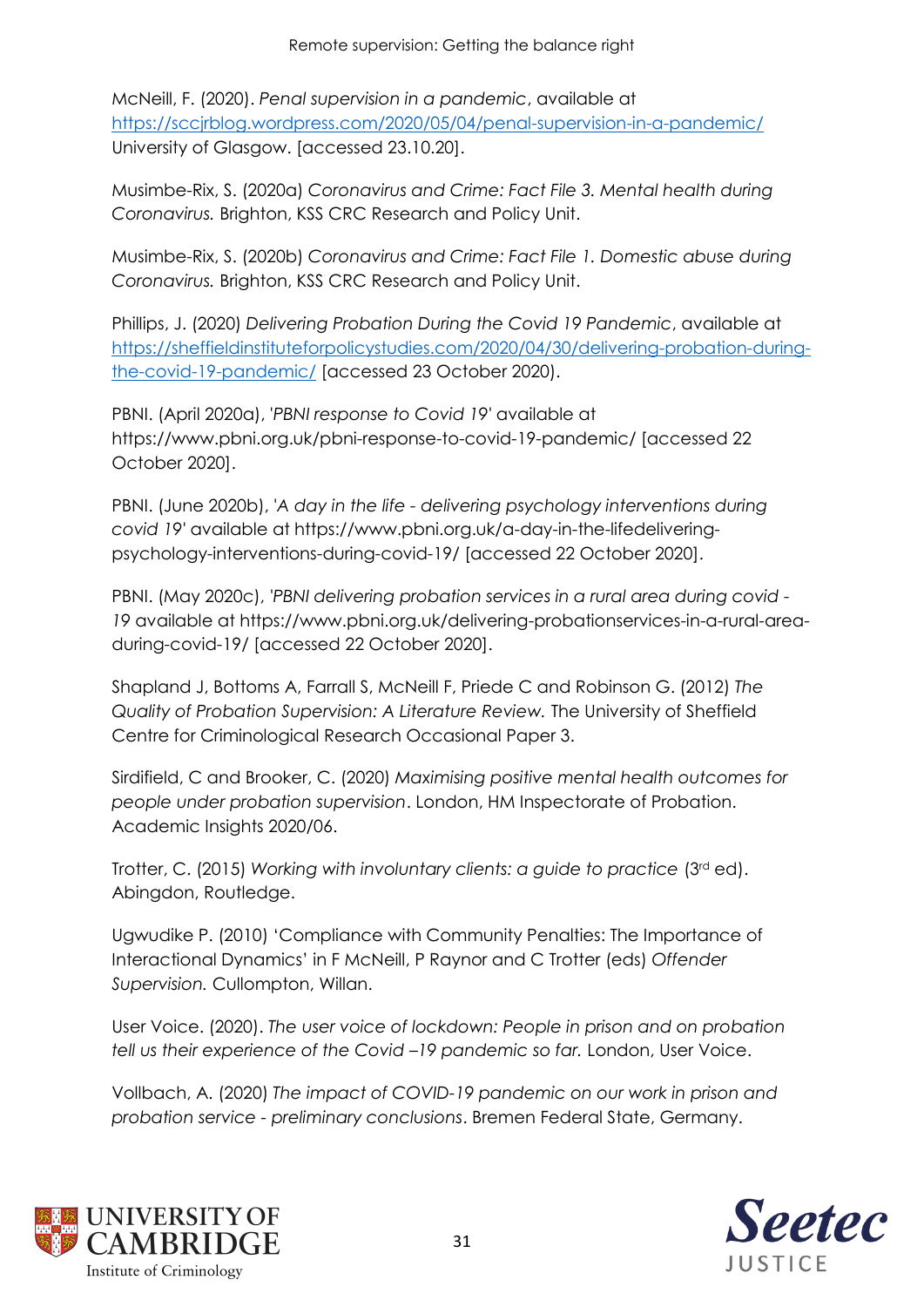## **Appendix 1: Survey Questions**

- **1. Which of the following have you used to communicate directly with a service** 
	- **user?** (Tick all that apply)
		- o Voice call on a telephone
		- o Video call on a telephone
		- o Text message (either sent or received by you; e.g. SMS, Whatsapp, Messenger)
		- o Voice call on a tablet, laptop or desktop computer
		- o Video call on a tablet, laptop or desktop computer
		- o Email message (either sent or received by you)
		- o Conference call (including the service user and other people)
		- o Letter
		- o Email a prisoner (for custody cases)
		- o Video link (for custody cases)
		- o Other (please specify)
		- o None
- **2. Will you continue to use any of the following to communicate directly with a service user after the pandemic?** (Yes / No / Have not used)
	- o Voice call on a telephone
	- o Video call on a telephone
	- o Text message (either sent or received by you; e.g. SMS, Whatsapp, Messenger)
	- o Voice call on a tablet, laptop or desktop computer
	- o Video call on a tablet, laptop or desktop computer
	- o Email message (either sent or received by you)
	- o Conference call (including the service user and other people)
	- o Letter
	- o Email a prisoner (for custody cases)
	- o Video link (for custody cases)
	- o Other (please specify)

#### **3. Which of the following have you used with service users as part of supervision?** (Tick all that apply)

For example: to provide advice, guidance, support or intervention.

- o Mobile phone apps
- o Interactive online resources (e.g. quizzes, online training)
- o Videos, TV programmes
- o Other (please specify)
- o None
- **4. Are you using any video or web-based resources that you would recommend to colleagues?** (Yes (Please provide details) / No)

*These questions are about voice and video calls (by telephone or other mobile device) with the people you supervise and with workers from other agencies.*

- **5. Which of the following tasks have you undertaken by voice or video calls?** (Tick all that apply)
	- o First appointment on a new Community Order or Suspended Sentence Order
	- o First appointment on day of release from prison
	- o Scheduled supervision appointment



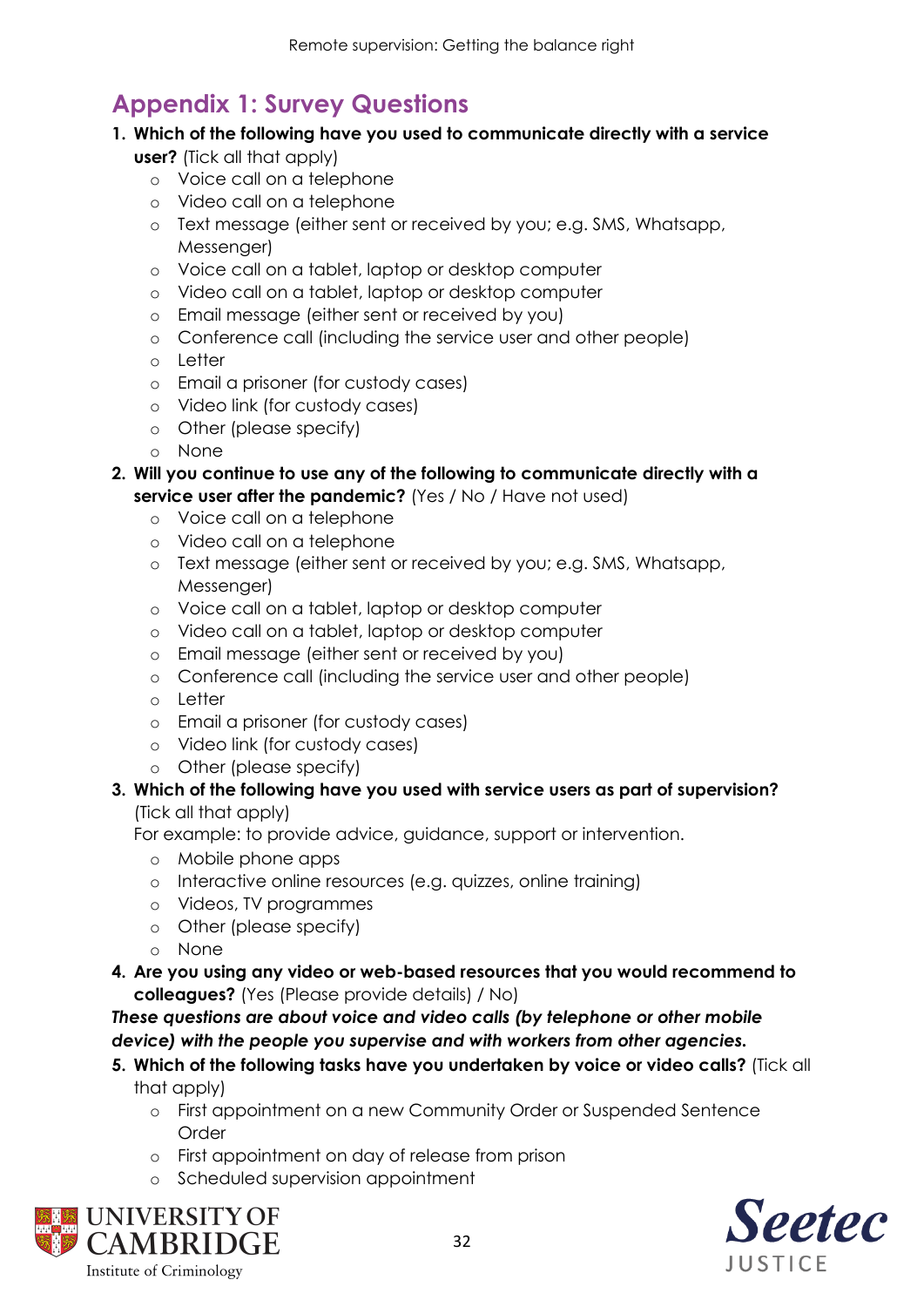- o Unscheduled welfare check
- o Crisis intervention
- o Structured intervention (including RAR day activity, one-to-one programme work)
- o Interview with service user in prison
- o Participation on prison sentence planning board or parole hearing
- o Participation in Court hearing
- o Inter-agency meeting (including service user)
- o Inter-agency meeting (excluding service user)
- o None
- o Other (please specify)

#### **6. How suitable are voice or video calls for the following tasks?**

Please rate each task whether or not you have been using voice or video calls for this task. (Never suitable / Rarely suitable / Sometimes suitable / Often suitable / Always suitable / Not sure)

- o First appointment on a new Community Order or Suspended Sentence Order
- o First appointment on day of release from prison
- o Scheduled supervision appointment
- o Unscheduled welfare check
- o Crisis intervention
- o Structured intervention (including RAR day activity, one-to-one programme work)
- o Interview with service user in prison
- o Participation on prison sentence planning board or parole hearing
- o Participation in Court hearing
- o Inter-agency meeting (including service user)
- o Inter-agency meeting (excluding service user)
- o Other (as above)
- **6a. Are there any differences in suitability between video and voice call for the tasks above?** [open text]
	- **7. How suitable are voice or video calls for work with the following groups of service users?** Please rate each task whether or not you have been using voice or video calls with each group. (Never suitable / Rarely suitable / Sometimes suitable / Often suitable / Always suitable / Not sure)
		- o Female service users
		- o Male service users
		- o Service users over the age of 45
		- o Service users aged 20 or younger
		- o Black and minority ethnic service users
		- o Service users who do not speak English as a first language
		- o Service users with depression and anxiety
		- o Service users with personality disorder
		- o Service users with physical health problems
		- o Service users with childcare responsibility
		- o Service users who pose a risk of harm to their children
		- o Service users who perpetrate domestic violence
		- o Service users who are victims or survivors of domestic violence



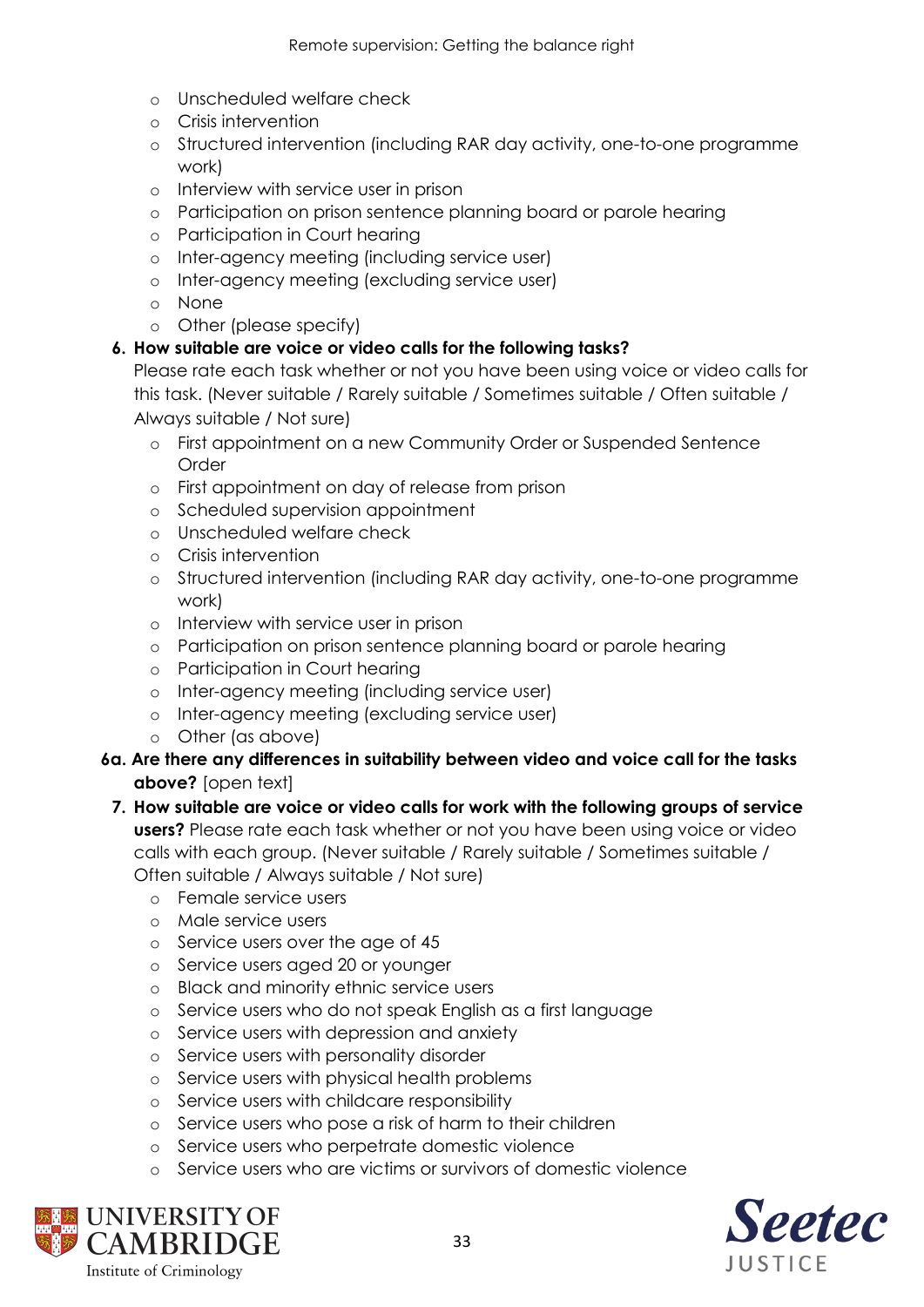- o Service users who live in rural or remote settings
- **7a. Are there any other groups of service users who would need additional consideration when using voice or video calls?** (Yes (please specify) / No)
- **7b. Are there any differences in suitability between video and voice call for the groups above?** [open text]

*These questions are designed to give you space to say more about your opinion of the strengths and weaknesses of these ways of working.*

- **8. A good thing about using the phone or other remote options for supervision is …?**  [open text]
- **9. The biggest shortcoming with using the phone or other remote options for supervision is ...?** [open text]
- **10. Is there anything else that you want to say about using the phone or other remote options for supervision?** (Yes (please describe) / No)
- **11. Have you had any face-to-face contact with service users during the**
- **11a. Where did this take place?** (Tick all that apply)
	- o On their doorstep
	- o Outside in a public place
	- o Inside a CRC office
	- o Inside a Community Hub
	- o Other (please specify)
- **12. To what extent have these services been available to your supervisees during the pandemic?** (Unavailable / Available with a reduced service / Available with usual service / Available with improved service / N/A)
	- o Accommodation
	- o Drug Treatment
	- o Drug prescribing
	- o Alcohol treatment
	- o Mental health support
	- o Money advice
	- o Other service (please state)
- **13. Is there anything else you would like to tell us regarding the topics in this survey?**  [open text]



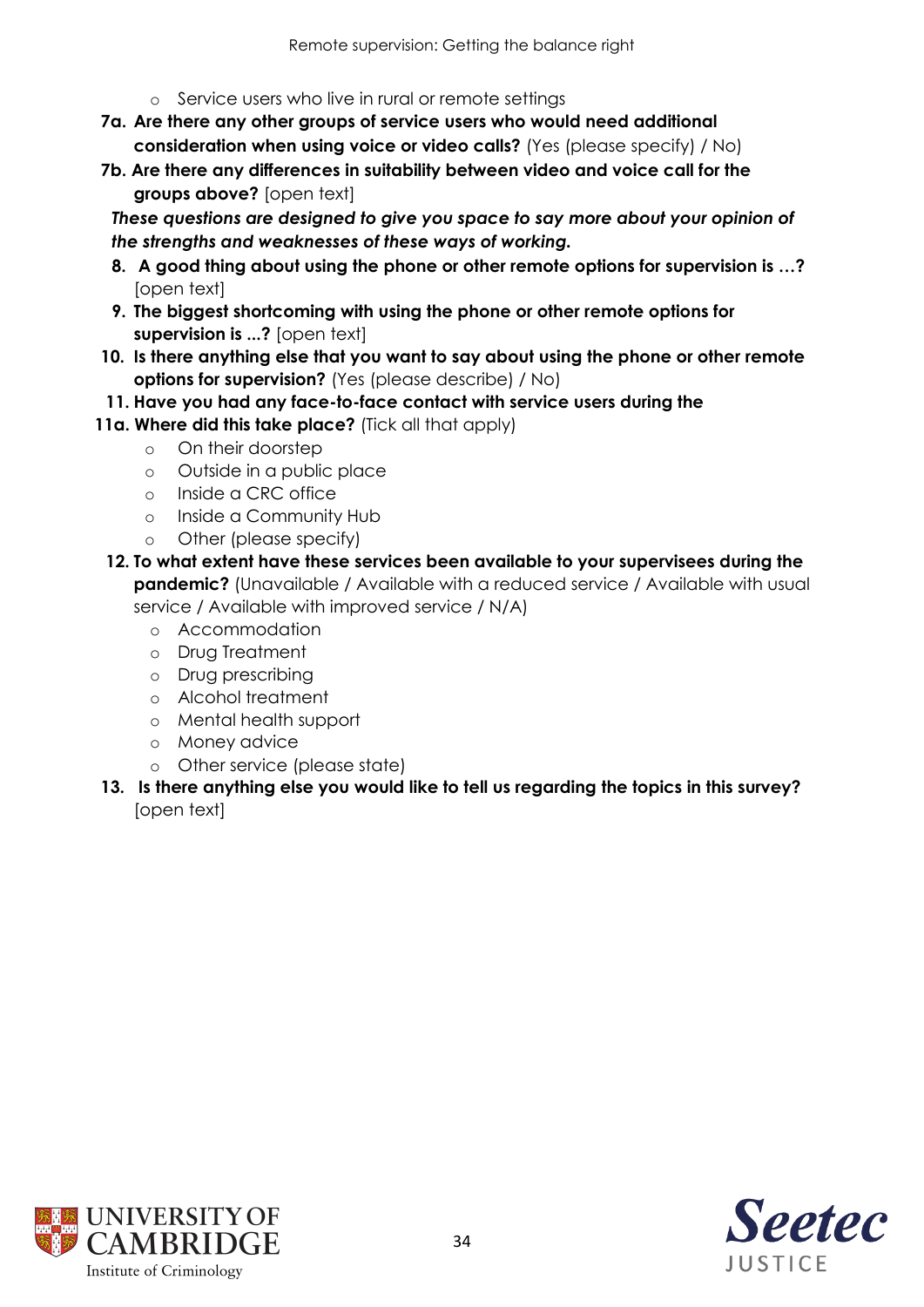## **Appendix 2: Interview Schedule**

### 1.0 Introduction

- Explain more about the project/go through Participant Information sheet
- Explain how the project links with survey/other sources of data
- Explain project outcomes (reports/dissemination etc)
- Allow participant to ask any questions
- Cover ethical issues confidentiality/anonymity; disclosure protocol
- Sign off informed consent form
- Give estimation of time of interview approximately 45 minutes to an hour

## 2.0 Talking to service users on the phone

- What are the advantages of talking to service users on the phone (prompt for examples)?
- What are the problems with talking to service users on the phone (prompt for examples)?
- Are there any tasks which can never be done by telephone? (If yes, what and why?)
- Looking ahead to work after the pandemic, what use should be made of phone calls in probation supervision. Why do you think this?

## 3.0 Using video calls with service users

- Have you used video calls with service users?
- If yes, ask similar questions to Section 2 above
- If no, would you like the option to use video calls (e.g. Zoom, Whatsapp video etc) with service users? Why/why not?

## 4.0 Using text messages and email with service users

- What are the advantages of using text and emails with service users (prompt for examples)?
- What are the problems with using text and emails (prompt for examples)?
- Are there any tasks which can never be undertaken in this way? (If yes, what and why?)
- Looking ahead to work after the pandemic, what use should be made of texts and emails in probation supervision. Why do you think this?

## 5.0 Using internet/online resources in supervision

- Do you use internet/online resources in supervision (i.e. things like mobile phone apps, interactive online resources like quizzes and online training, videos, worksheets)?
- If no, why is this?
- If yes, what has worked well? What has worked less well?
- Would you like to make greater use of resources like this in the future? What needs to happen to make this possible?

6.0 Meeting the specific and individual needs of service users

- Everyone has their particular circumstances and needs. Are there some service users, or groups of service users, who
	- o Are not suitable for phone calls or other forms of remote supervision? (Why is that? Give examples?)



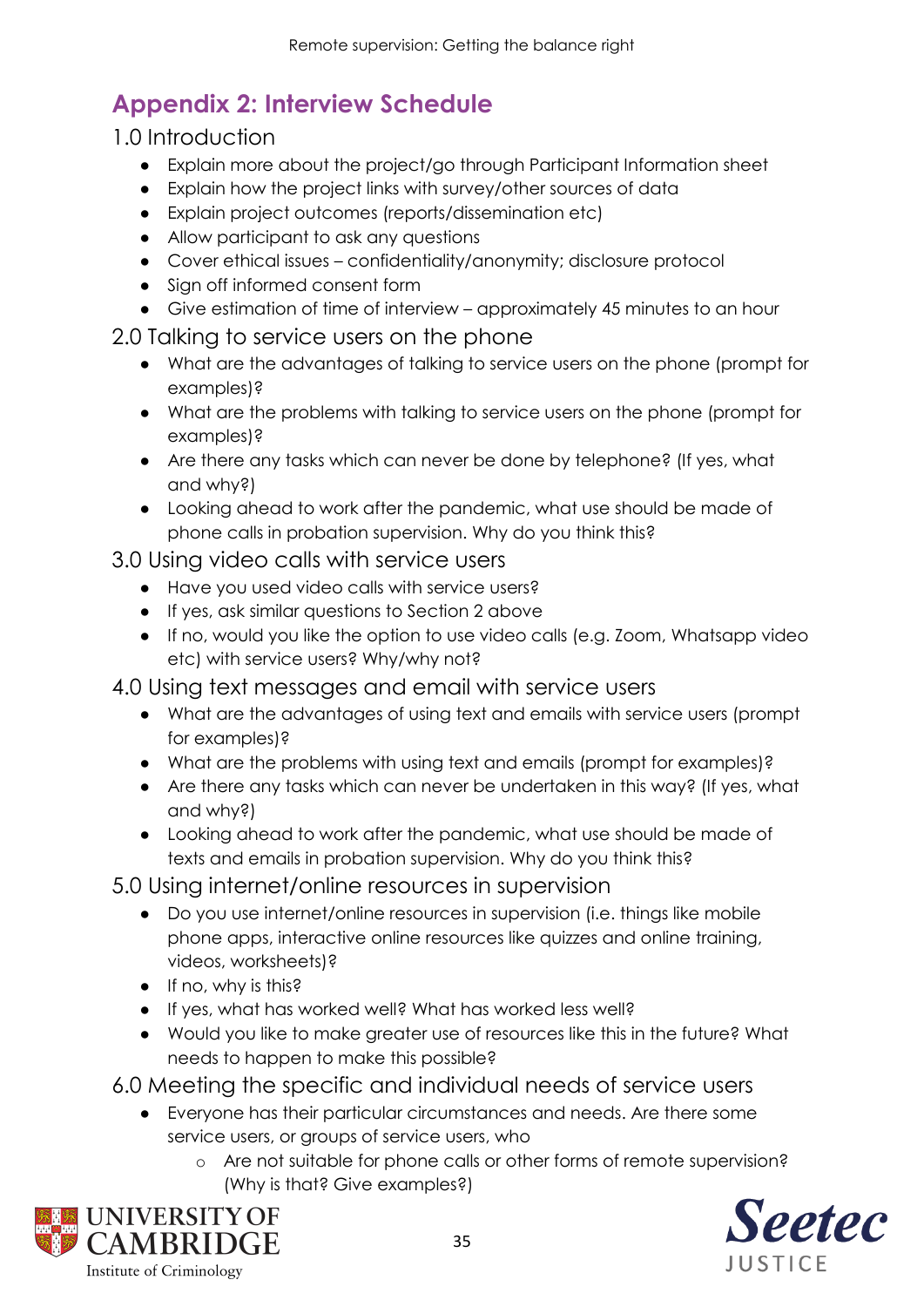o Are particularly suitable for phone calls or other remote forms of supervision? (Why is that? Give examples?)

7.0 Building working relationships, trust and rapport with service users

- Has remote supervision changed the way that you deal with relationship building, or maintaining trust and rapport with service users?
- If yes, give examples (probe sensitive or difficult topic/subject areas? Particular phases of the supervision process?)
- What are the lessons for practice in the future?

### 8.0 Inter-agency working

- Working with other agencies can be an important element within any supervision of service users. Have you attempted any remote inter-agency working over the last few months?
- If yes. Can you tell me how that went? (probe positives? negatives?)
- If no. Why is that?
- What are the lessons for practice in the future?

### 9.0 Closing comments

- If you could give probation managers and policy makers one or two pieces of advice about using phones and the internet to enhance supervision, what would you say?
- Anything else that you would like to say about the strengths and weaknesses of these ways of working?